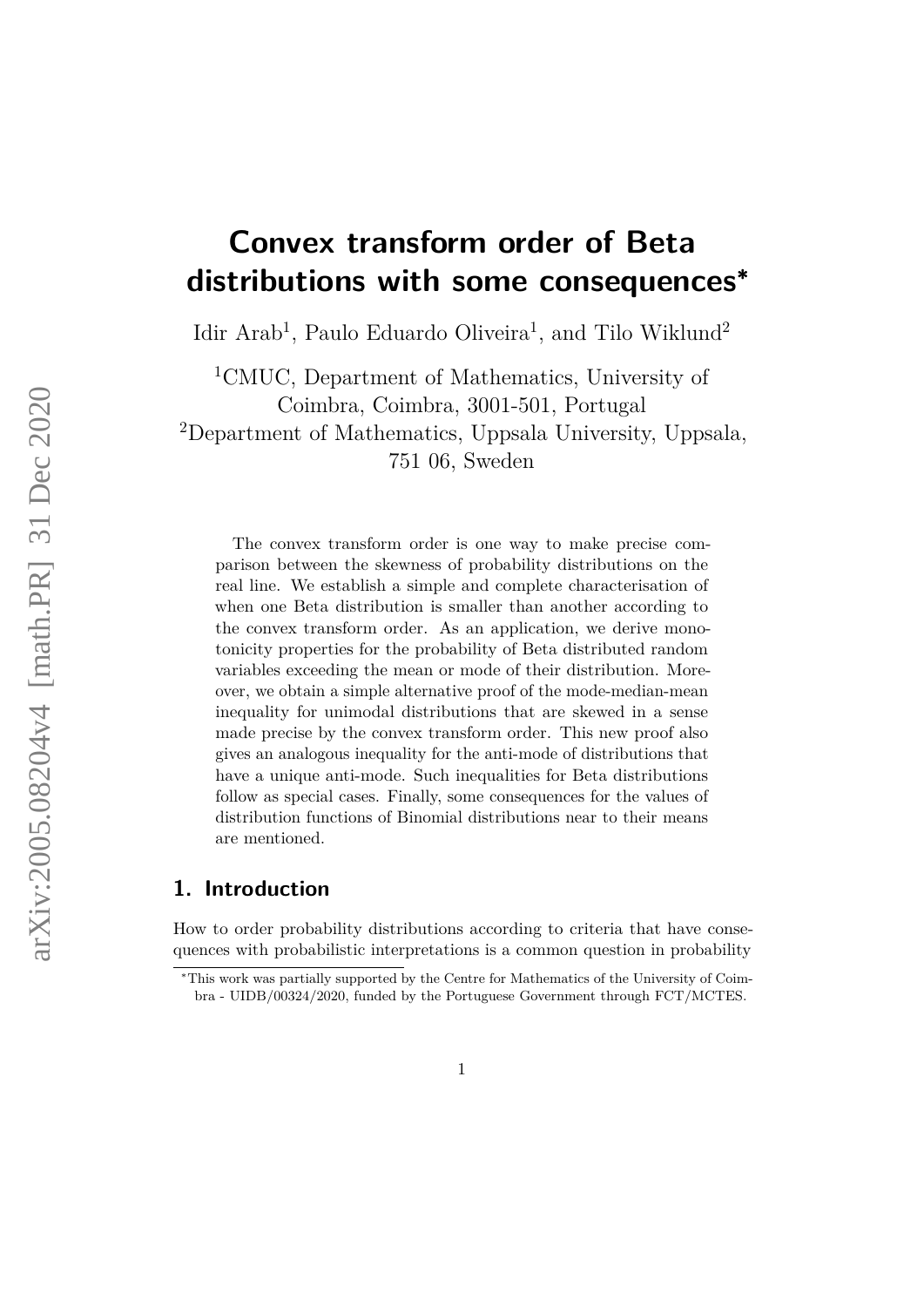theory. Naturally, there will exist many order relations, each one highlighting a particular aspect of the distributions. Classical examples are given by orderings that capture size and dispersion. In reliability theory, some ordering criteria are of interest when dealing with ageing problems. These help decide, for example, which lifetime distributions exhibit faster ageing. An account of different orderings, their properties, and basic relationships may be found in the monographs of Marshall and Olkin [\[19\]](#page-22-0) or Shaked and Shanthikumar [\[27\]](#page-23-0).

In this paper we shall be interested primarily in two such orderings. In the literature they are known as the convex transform order and the star-shape transform order. These orders are defined by the convexity or star-shapedness of a certain mapping that transforms one distribution into another. The convex transform order was introduced by Zwet [\[30\]](#page-23-1) with the aim of comparing skewness properties of distributions. Oja [\[22\]](#page-22-1) suggests that any measure of skewness should be compatible with the convex transform order, and that many such measures indeed are. Hence, this ordering gives a convenient formalisation of what it means to compare distributions according to skewness.

With respect to the ageing interpretation, the convex transform order may be seen as identifying ageing rates in a way that works also when lifetimes did not start simultaneously. In this context, the star-shape order requires the same starting point for the distributions under comparison, as described in Nanda et al. [\[21\]](#page-22-2).

Establishing that one distribution is smaller than another is often difficult and tends to rely on being able to control the number of crossing points between suitable transformations of distribution functions. This led Belzunce et al. [\[10\]](#page-21-0) to propose a criterion for deciding about the star-shape order between two distributions with the same support based on a quotient of suitably scaled densities. This same quotient was used in Arab, Hadjikyriakou, and Oliveira [\[4\]](#page-21-1) to derive some negative results about the comparability with respect to the convex ordering. Using a different approach, depending on the number of modes of an appropriate transformation of the inverse distribution functions, Arriaza, Belzunce, and Martínez-Riquelme [\[7\]](#page-21-2) gave sufficient conditions for the convex ordering. By relating it to an idea of Parzen [\[23\]](#page-22-3), Alzaid and Al-Osh [\[2\]](#page-21-3) describe a connection of the ordering to, roughly speaking, the tail behaviours of the two distributions. More recently, based on the analysis of the sign variation of affine transformations of distribution functions, Arab and Oliveira [\[5,](#page-21-4) [6\]](#page-21-5) and Arab, Hadjikyriakou, and Oliveira [\[3\]](#page-21-6) proved explicit ordering relationships within the Gamma and Weibull families.

The family of Beta distributions is a two-parameter family of distributions supported on the unit interval. It appears , for example, in the study of order statistics and in Bayesian statistics as a conjugate prior for a variety of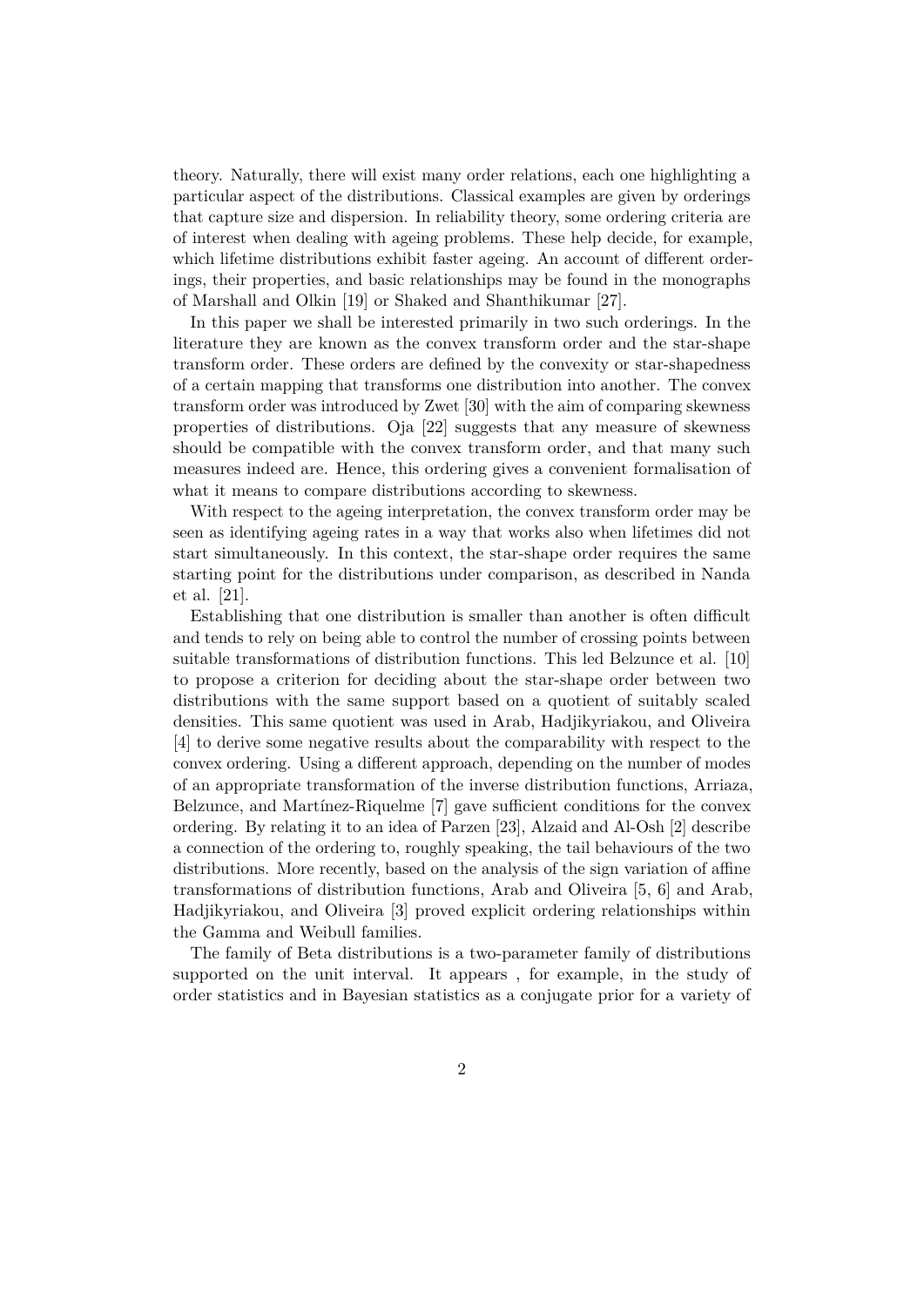distributions arising from Bernoulli trials.

The main contribution of this paper is to characterise when one Beta distribution is smaller than another according to the convex- and star-shaped-transform orders. This characterisation implies various monotonicity properties for the probabilities of Beta distributed random variables exceeding the mean or mode of their distribution. Using this allows one to derive, in some cases, simple bounds for such probabilities. These bounds differ from concentration inequalities such as Markov's inequality or Hoeffding's inequality in that they control the probability of exceeding, without necessarily significantly *deviating* from, the mean or the mode.

A well-known connection between Beta and the Binomial distributions allows us to translate these results into similar monotonicity properties for the family of Binomial distributions. The question of controlling the probability of a binomially distributed quantity exceeding its mean has received attention in the context of studying properties of randomised algorithms, see for example Karppa, Kaski, and Kohonen [\[17\]](#page-22-4), Becchetti et al. [\[9\]](#page-21-7), or Mitzenmacher and Morgan [\[20\]](#page-22-5). The question also appears when dealing with specific aspects in machine learning problems, such as in Doerr [\[12\]](#page-21-8), Greenberg and Mohri [\[13\]](#page-22-6), with sequels in Pelekis and Ramon [\[25\]](#page-22-7) and Pelekis [\[24\]](#page-22-8). See Cortes, Mansour, and Mohri [\[11\]](#page-21-9) for more general questions. Such an inequality for the Binomial random variables was also used by Wiklund [\[28\]](#page-23-2) when studying the amount of information lost when resampling.

These properties also allow one to compare the relative location of the mode, median, and mean of certain distributions that are skewed in a sense made precise by the convex transform order. Such mode-median-mean inequalities are a classical subject in probability theory. While our condition for these inequalities to hold has previously been suggested by Zwet [\[31\]](#page-23-3), our proof appears novel. The proof also allows us to establish a similar inequality for absolutely continuous distributions with unique anti-modes, meaning distributions that have densities with a unique minimizer. For an account of the field we refer the interested reader to Zwet [\[31\]](#page-23-3) or, for more recent references, to Abadir [\[1\]](#page-20-0) or Zheng et al. [\[29\]](#page-23-4).

This paper is organised as follows. Section [2](#page-3-0) contains a review of important concepts and definitions. The main results, characterising the order relationships within the Beta family, are presented in Section [3.](#page-5-0) Consequences are discussed in Section [4,](#page-6-0) while proofs of the main results are presented in Section [5.](#page-10-0) Some auxiliary results concerning the main tools of analysis are given later in Appendix [A.](#page-23-5)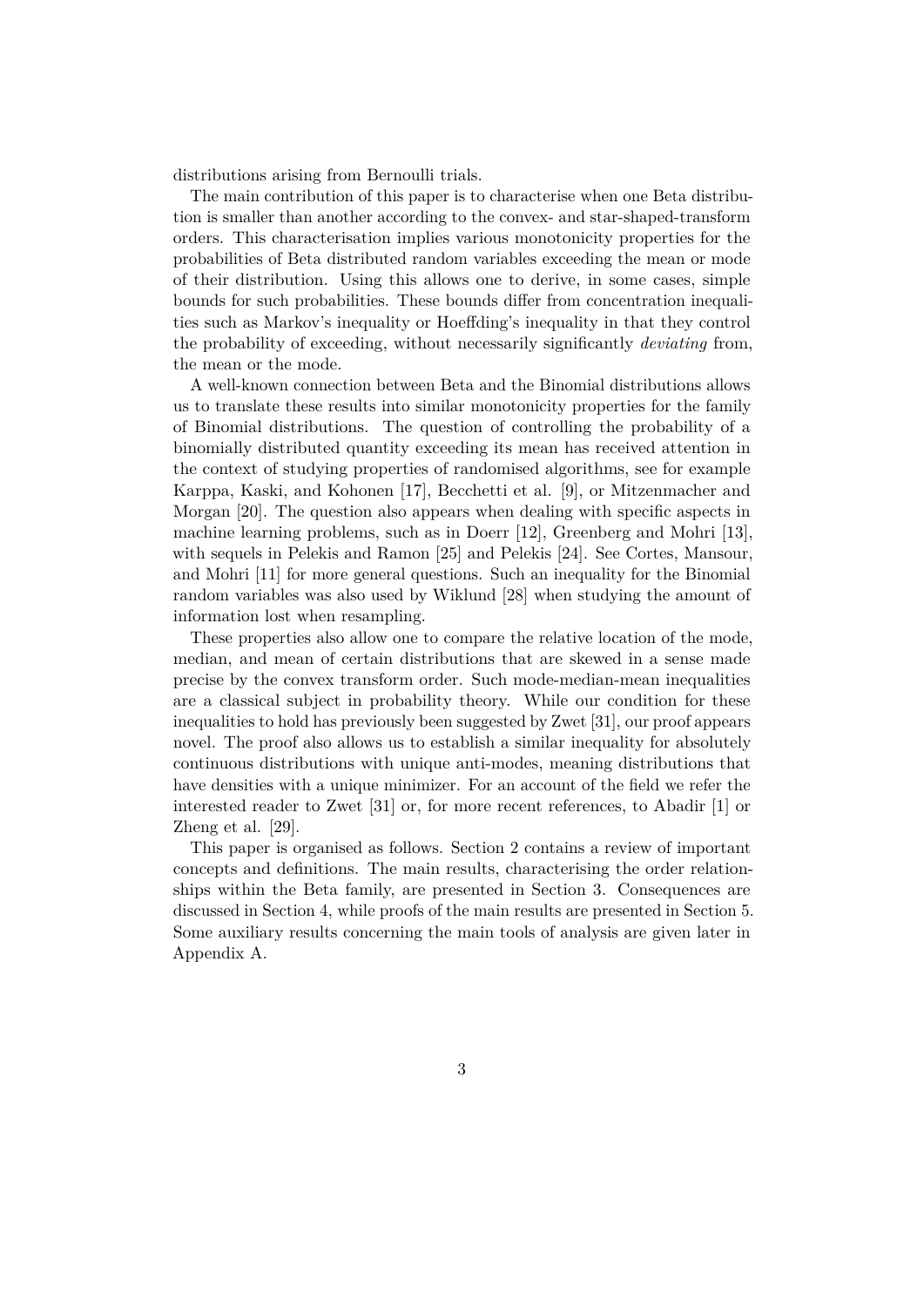# <span id="page-3-0"></span>**2. Preliminaries**

In this section we present the basic notions necessary for understanding the main contributions of the paper.

Let us first recall the classical notion of convexity on the real numbers.

**Definition** (Convexity). A real valued function  $f: I \mapsto \mathbb{R}$  on an interval *I* is said to be *convex* if for every  $x, y \in I$  and  $\alpha \in [0, 1]$  we have  $f(\alpha x + (1 - \alpha)y) \le$  $\alpha f(x) + (1-\alpha)f(y).$ 

We will also need the somewhat less well-known notion of star-shapedness of a function on the real numbers.

**Definition** (Star-shapedness). A function  $f: [0, a] \to \mathbb{R}$ , for some  $a \in (0, \infty]$ , is said to be *star-shaped* if for every  $0 \le \alpha \le 1$ , we have  $f(\alpha x) \le \alpha f(x)$ .

Star-shapedness can be defined on general intervals with respect to an arbitrary reference point. For our purposes it suffices to consider functions on the non-negative half-line that are star-shaped with the origin as reference point.

A convex  $f: I \to \mathbb{R}$  on an initial segment of the non-negative half-line that satisfies  $f(0) \leq 0$  is star-shaped. Moreover, f is star-shaped if and only if  $f(x)/x$  is increasing in  $x \in I$ . We refer the reader to Barlow, Marshall, and Proschan [\[8\]](#page-21-10) for some more general properties and relations between these types of functions.

Our main concern in this paper is to establish certain orderings of the family of Beta distributions that are defined in [0*,* 1].

**Definition** (Beta distribution). The Beta distribution  $Beta(a, b)$  with parameters  $a, b > 0$  is a distribution supported on the unit interval and defined by the density given for  $x \in (0,1)$  by

<span id="page-3-1"></span>
$$
\frac{x^{a-1}(1-x)^{b-1}}{\mathrm{B}(a,b)} \quad \text{where} \quad \mathrm{B}(a,b) = \int_0^1 y^{a-1}(1-y)^{b-1} \, dy. \tag{1}
$$

We will consider two orderings determined by the convexity or star-shapedness of a certain mapping. Of primary interest is the following order due to Zwet [\[30\]](#page-23-1). In order to avoid working with generalised inverses, we restrict ourselves to distributions supported on intervals.

**Definition** (Convex Transform Order  $\leq_c$ ). Let *P* and *Q* be two probability distributions on the real line supported by the intervals *I* and *J* that have strictly increasing distribution functions  $F: I \to [0,1]$  and  $G: J \to [0,1]$ , respectively. We say that  $P \leq_c Q$  or, equivalently,  $F \leq_c G$ , if the mapping  $x \mapsto G^{-1}(F(x))$ is convex. Moreover, if *X* ∼ *P* and *Y* ∼ *Q*, we will also write *X* ≤*<sup>c</sup> Y* when  $P \leq_c Q$ .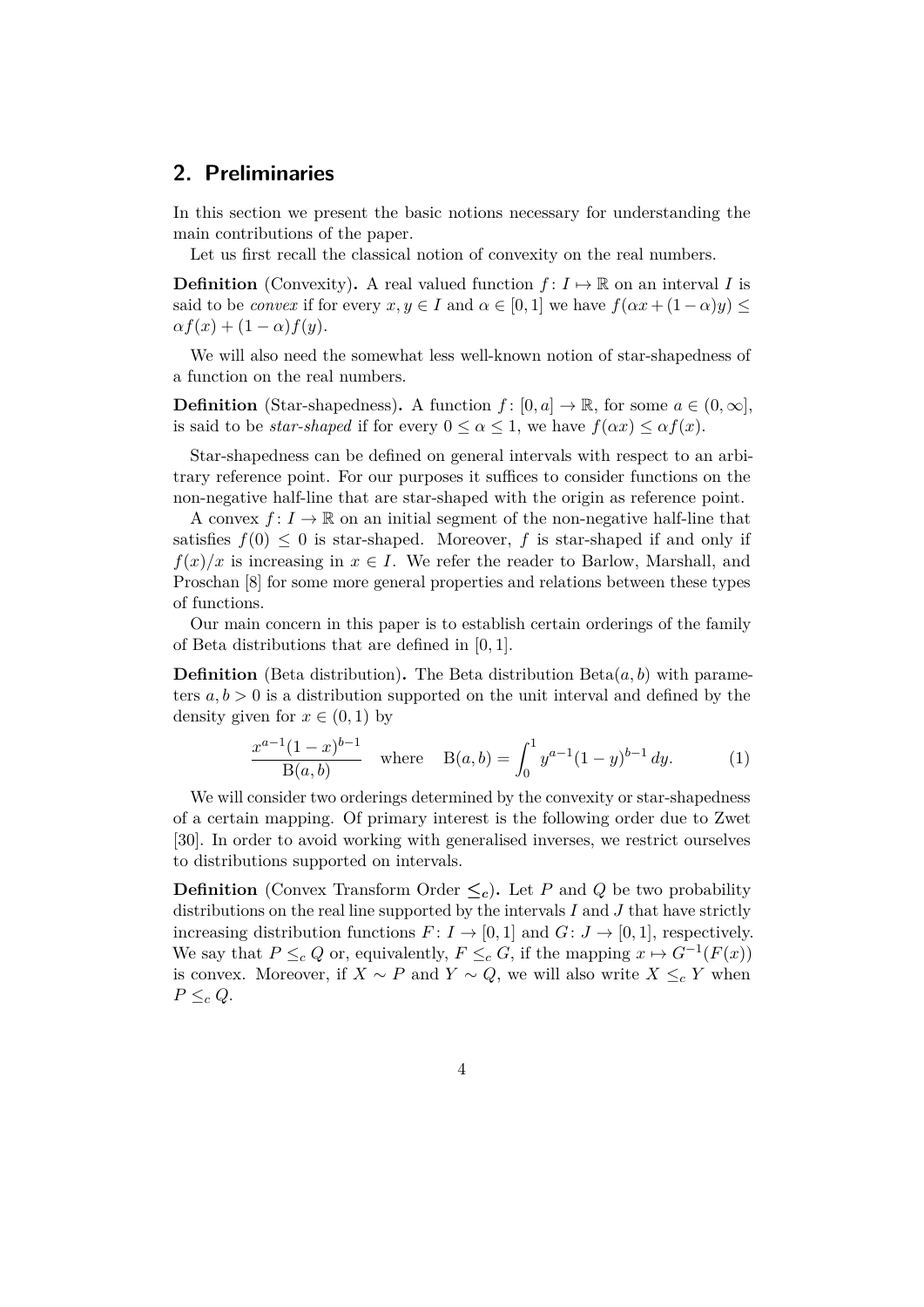If *X* ∼ *P* and *Y* ∼ *Q* then both *X* ≤ *c Y* and *Y* ≤ *c X* if and only if there exist some  $a > 0$  and  $b \in \mathbb{R}$  such that *X* has the same distribution as  $aY + b$ . In other words, the convex transform order is invariant under orientation-preserving affine transforms.

Although it is popular in reliability theory, the convex transform order was first introduced by Zwet [\[30\]](#page-23-1) to compare the shape of distributions with respect to skewness properties. The idea is roughly as follows. Let *X* and *Y* be random variables having, say, absolutely continuous distributions given by distribution functions *F* and *G*, respectively. Then  $G^{-1}(F(X))$  has the same law as *Y*. Convexity of  $x \mapsto G^{-1}(F(x))$  implies that the transformed distribution tends to be spread out in the right tail while being compressed in the left tail. In other words, *Y* will have a distribution more skewed to the right. Indeed, if *ψ* is an increasing function then  $X \leq_c \psi(X)$  if and only if  $\psi$  is convex.

In the reliability literature the convex transform ordering is known as the *increasing failure rate* (IFR) order. Indeed, assuming that  $F$  and  $G$  are absolutely continuous distribution functions with derivatives *f* and *g* and failure rates  $r_F = f/(1 - F)$  and  $r_G = g/(1 - G)$  then  $F \leq_c G$  is equivalent to

$$
\frac{f(F^{-1}(u))}{g(G^{-1}(u))} = \frac{r_F(F^{-1}(u))}{r_G(G^{-1}(u))}
$$

being increasing in  $u \in [0, 1]$ .

The second order of interest is defined analogously to the convex transform order, but now with respect to star-shapedness.

**Definition** (Star-shaped order  $\leq$ <sup>\*</sup>). Let *P* and *Q* be two probability distributions on the real line supported by the intervals  $I = [0, a]$  and  $J = [0, b]$ , for some  $a, b > 0$ , and which have strictly increasing distributions functions  $F: I \rightarrow [0, 1]$ and *G*: *J*  $\rightarrow$  [0, 1], respectively. We say that  $P \leq_* Q$  or, equivalently,  $F \leq_* G$ , if the mapping  $x \mapsto G^{-1}(F(x))$  is star-shaped. Moreover, if  $X \sim P$  and  $Y \sim Q$ , we will also write  $X \leq_{*} Y$  when  $P \leq_{*} Q$ .

If  $X \sim P$  and  $Y \sim Q$  for appropriate  $P$  and  $Q$  then  $X \leq_{\ast} Y$  and  $Y \leq_{\ast} X$  if and only if there exists an  $a > 0$  such that *X* has the same distribution as  $aY$ .

The star transform order can be interpreted in terms of the average failure rate. It is therefore sometimes known as the *increasing failure rate on average* (IFRA) order. In fact,  $F \leq_* G$  is equivalent to  $G^{-1}(u)/F^{-1}(u)$  being increasing in  $u \in [0, 1]$ . Moreover,

$$
\frac{G^{-1}(x)}{F^{-1}(x)} = \frac{\overline{r}_F(F^{-1}(u))}{\overline{r}_G(G^{-1}(u))},
$$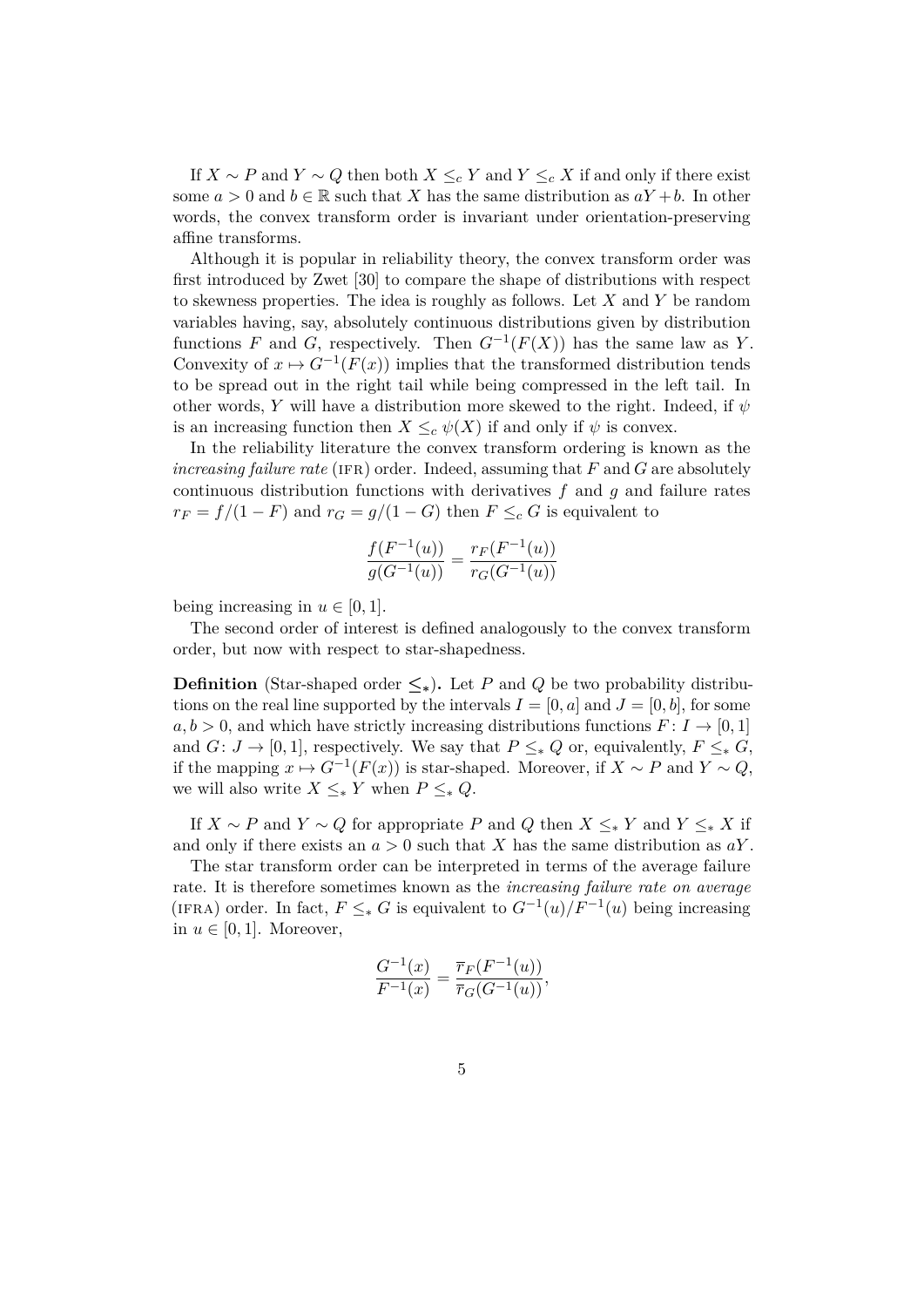where  $\overline{r}_F(x)$  and  $\overline{r}_G(x)$  are known as the failure rates on average of F and *G*, respectively, and are defined by  $\overline{r}_F(x) = -\ln(1 - F(x))/x$  and  $\overline{r}_G(x) =$  $-\ln(1 - G(x))/x$ .

The star-shaped order is strictly weaker than the convex transform order for distributions having support with a lower end-point at 0, such as the Beta distributions. That being said, it is of some independent interest as well as being useful as an intermediate order when establishing ordering according to the convex transform order.

The stochastic dominance order is also known as first stochastic dominance (fsd) in reliability theory, and captures the notion of one distribution attaining larger values than the other. It is generally easier to verify than the convex transform order or star-shaped order and will serve here primarily to establish necessity of the sufficient conditions for convex transform ordering between two Beta distributions.

**Definition** (Stochastic dominance  $\leq_{st}$ ). Let *P* and *Q* be two probability distributions on the real line with distributions functions  $F: \mathbb{R} \to [0,1]$  and  $G: \mathbb{R} \to [0,1]$ , respectively. We say that  $P \leq_{st} Q$  or, equivalently,  $F \leq_{st} G$ , if *F*(*x*) ≥ *G*(*x*), for all *x* ∈ R. Moreover, if *X* ∼ *P* and *Y* ∼ *Q*, we will also write  $X \leq_{st} Y$  when  $P \leq_{st} Q$ .

# <span id="page-5-0"></span>**3. Main results**

The main results of this paper describe the stochastic dominance-, star-shape transform-, and convex transform-order relationships within the family of Beta distributions. The proofs are postponed until Section [5.](#page-10-0)

The following stochastic dominance order relationships within the family of Beta distributions are known, and can be found in, for example, the appendix of Lisek [\[18\]](#page-22-9).

<span id="page-5-2"></span>**Theorem 1.** *Let*  $X \sim \text{Beta}(a, b)$  *and*  $Y \sim \text{Beta}(a', b')$ *, then*  $Y \leq_{st} X$  *if and only if*  $a \ge a'$  *and*  $b \le b'$ *.* 

The star-shape ordering relationships within the family of Beta distributions have been addressed previously by Jeon, Kochar, and Park [\[15\]](#page-22-10) (see Example 4). but only for the case of integer valued parameters that satisfy certain conditions. Here we extend this to a complete classification.

<span id="page-5-1"></span>**Theorem 2.** *Let*  $X \sim \text{Beta}(a, b)$  *and*  $Y \sim \text{Beta}(a', b')$ *, then*  $X \leq_{*} Y$  *if and only if*  $a \ge a'$  *and*  $b \le b'$ *.*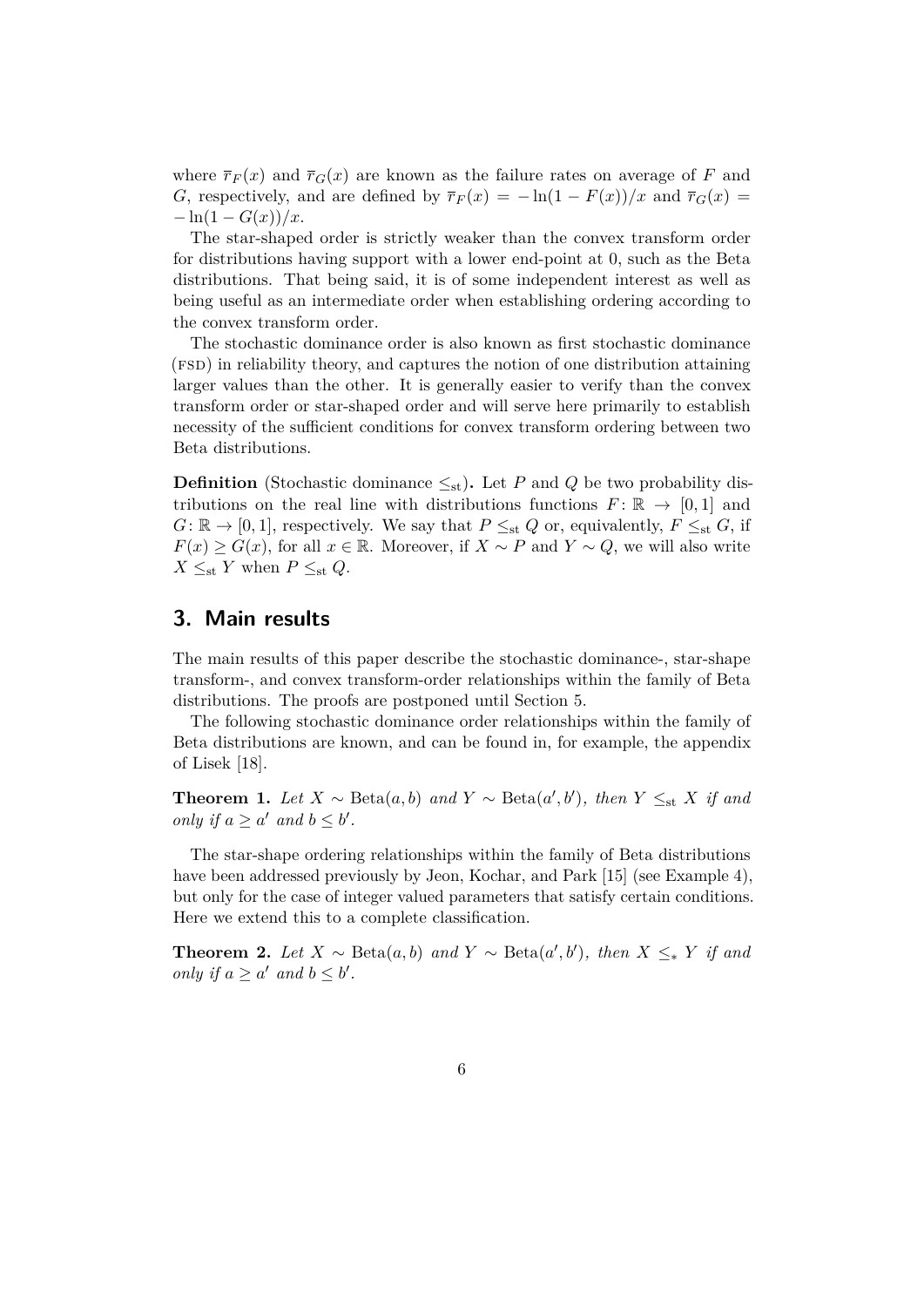Two Beta distributions turn out to be ordered according to the convex transform order if and only if they are ordered according to the star-shaped order.

<span id="page-6-1"></span>**Theorem 3.** Let  $X \sim \text{Beta}(a, b)$  and  $Y \sim \text{Beta}(a', b')$ , then  $X \leq_c Y$  if and *only if*  $a \ge a'$  *and*  $b \le b'$ *.* 

# <span id="page-6-0"></span>**4. Some consequences of the main results**

A first simple result follows from the invariance of the convex ordering under affine transformations. Recall that the family of Gamma distribution with parameters  $\alpha, \theta > 0$ , denoted Gamma $(\alpha, \theta)$ , is defined by the density functions given for  $x > 0$  by

$$
\frac{x^{\alpha-1}e^{-x/\theta}}{\theta^{\alpha}\Gamma(\alpha)} \quad \text{where} \quad \Gamma(\alpha) = \int_0^\infty y^{\alpha-1}e^{-y} \, dy.
$$

Taking  $X_b \sim \text{Beta}(a, b)$  for some  $a > 0$  fixed and letting *b* tend to  $+\infty$ , the distributions of  $bX_b$  converges weakly to Gamma $(a, 1)$ . The following proposition is therefore an immediate consequence of the transitivity of the transform orders and Theorems [2](#page-5-1) and [3.](#page-6-1)

**Proposition 4.** *Let*  $X \sim \text{Beta}(a, b)$  *and*  $Y \sim \text{Gamma}(a, \theta)$  *for*  $a, b, \theta > 0$ *, then*  $X \leq_{*} Y$  *and*  $X \leq_{c} Y$ *.* 

We considered the beta distribution defined with support [0*,* 1], therefore the inverse of the distribution function defines another class of distributions dubbed the complementary beta distributions, studied by Jones [\[16\]](#page-22-11). The convex transform order between two complementary beta distributions is then expressed through the convexity of  $G(F^{-1}(x))$ , where *F* and *G* are beta distribution functions. This convexity is equivalent to the likelihood ratio order (see for example chapter 1.C of Shaked and Shanthikumar [\[27\]](#page-23-0)) between the beta distributions. Hence the convex transform order between the complementary beta distributions translates to the likelihood ratio order between beta distributions and vice versa. Consequently, a characterisation of when two complementary beta distributions are ordered according to the likelihood ratio order follows immediately from Theorem [3.](#page-6-1) We thank the anonymous reviewer who pointed out this connection.

## **4.1. Probabilities of exceedance**

It was noted already by Zwet [\[30\]](#page-23-1) that the probabilities of random variables being greater than (or smaller than) their expected values is monotone with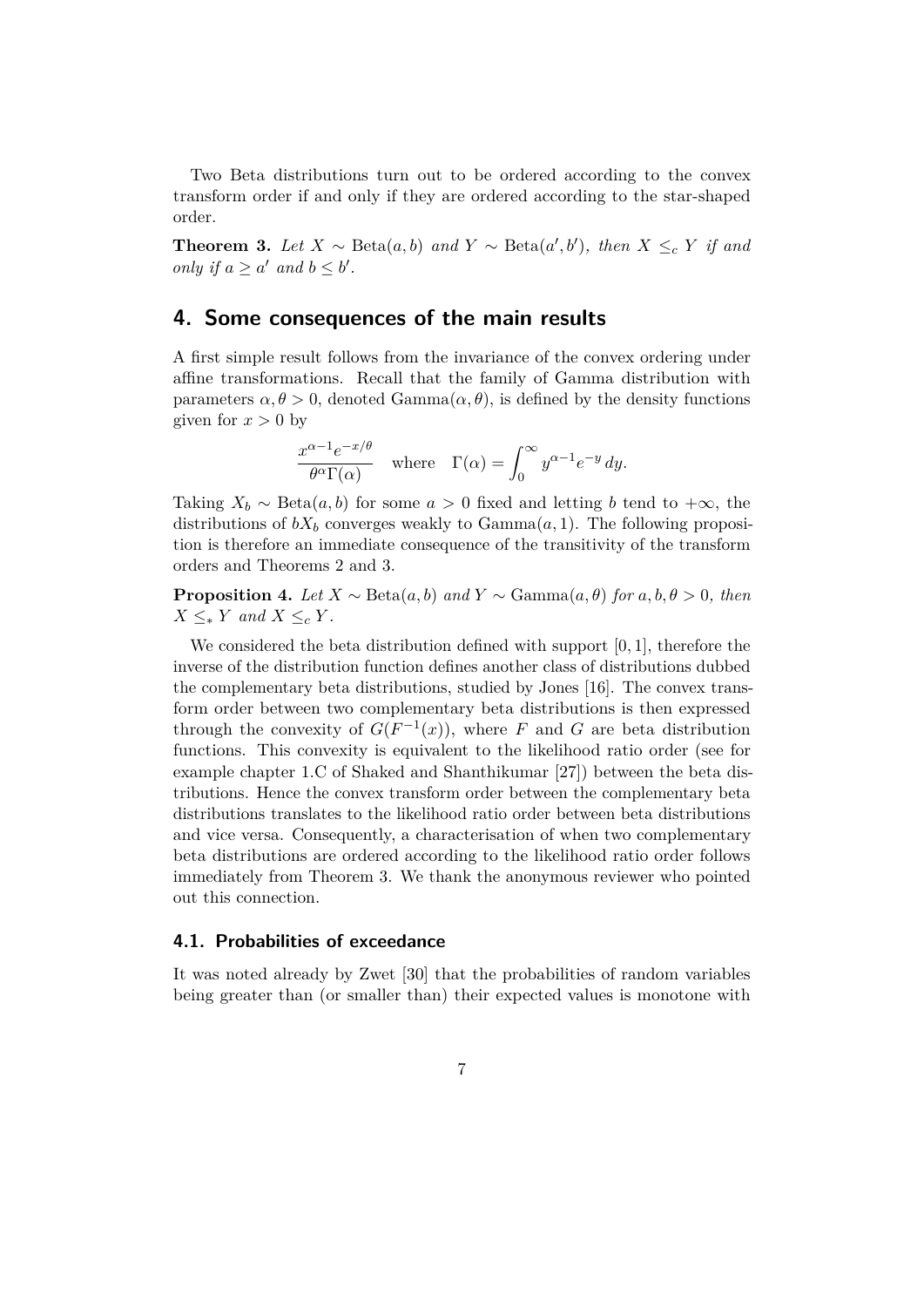respect to convex transform ordering of their distributions. As we will see, this is a consequence of Jensen's inequality. The idea generalises directly to any functional that satisfies a Jensen-type inequality.

<span id="page-7-0"></span>**Theorem 5.** For any interval *I*, measurable function  $h: I \to \mathbb{R}$  and  $X \sim P$ *with P supported in I denote the distribution of*  $h(X)$  *by*  $P_h$ *.* 

Let  $F$  be a set of continuous probability distributions on intervals in  $\mathbb R$  and  $T: \mathcal{F} \to \mathbb{R}$  *a functional satisfying for all*  $P \in \mathcal{F}$  *and h convex and increasing with*  $P_h \in \mathcal{F}$  *that*  $h(T(P)) \leq T(P_h)$ *.* 

*Then if*  $X \sim P$  *and*  $Y \sim Q$  *with distributions*  $P, Q \in F$  *such that*  $X \leq_c Y$  *it holds that*  $\mathbb{P}(X \geq T(P)) \geq \mathbb{P}(Y \geq T(Q)).$ 

*If T satisfies instead*  $h(T(P)) \geq T(P_h)$  *then, under the same assumptions on X* and *Y*, the conclusion becomes  $\mathbb{P}(X \geq T(P)) \leq \mathbb{P}(Y \geq T(Q)).$ 

*Proof.* Assume *T* satisfies the first inequality,  $h(T(P)) \leq T(P_h)$ . Let *F* and *G* be the distribution functions of *X* and *Y*, respectively, and  $h(x) = G^{-1}(F(x))$ . Since both *F* and *G* are increasing, so is *h*. The assumption  $X \leq_c Y$  implies *h* is also convex so that  $G^{-1}(F(T(P))) = h(T(P)) \leq T(P_h) = T(Q)$ . Since *G* is increasing it follows that  $F(T(P)) \leq G(T(Q))$ .

The second statement, for *T* satisfying  $h(T(P)) \leq T(P_h)$ , follows by reproducing the same argument with the inequality reversed.  $\Box$ 

The standard Jensen inequality implies that we may take as *T* in Theorem [5](#page-7-0) the expectation operator  $T(P) = \mathbb{E}(X)$  for  $X \sim P$ . Hence we recover the result of van Zwet mentioned above.

<span id="page-7-2"></span>**Corollary 6.** Let *X* and *Y* be two random variables such that  $X \leq_c Y$ . Then  $\mathbb{P}(X \geq \mathbb{E}(X)) \geq \mathbb{P}(Y \geq \mathbb{E}(Y)).$ 

Together with Theorem [3](#page-6-1) this corollary now gives the following monotonicity properties of Beta distributed random variables exceeding their expectation.

<span id="page-7-1"></span>**Corollary 7.** For each  $a, b > 0$  let  $X_{a,b} \sim \text{Beta}(a, b)$ . Then  $(a, b) \mapsto \mathbb{P}(X_{a,b} \geq$  $E(X_{a,b})$  *is increasing in a and decreasing in b.* 

This provides immediate bounds for the probabilities of Beta distributed random variables exceeding their expectation.

Corollary 8. *Let*  $X_{a,b}$  ∼ Beta $(a, b)$ *, where*  $a, b \ge 1$ *. Then* 

$$
e^{-1} < \left(\frac{b}{1+b}\right)^b \le \mathbb{P}(X_{a,b} \ge \mathbb{E}(X_{a,b})) \le 1 - \left(\frac{a}{1+a}\right)^a < 1 - e^{-1}.
$$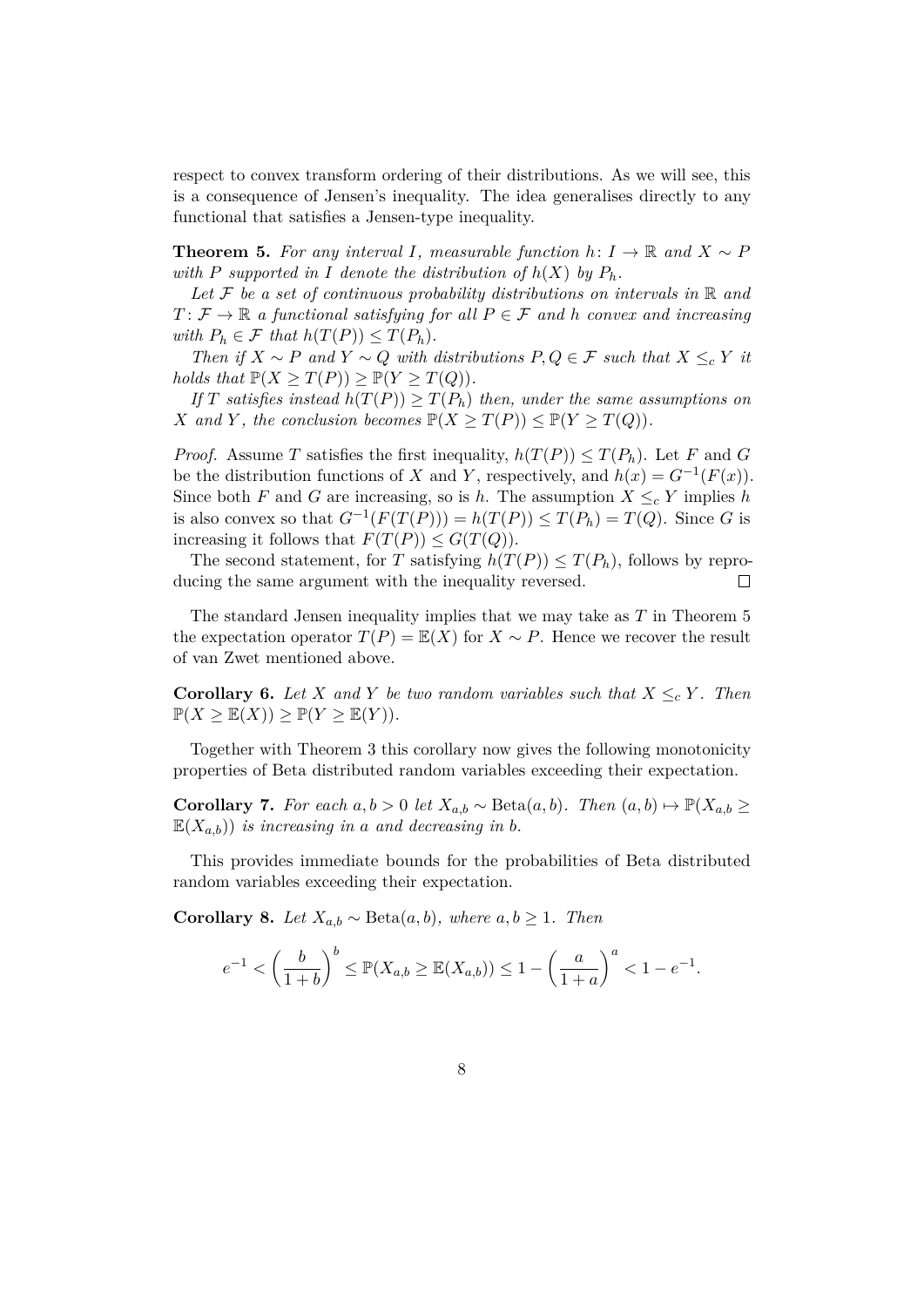*Proof.* Compute  $\mathbb{P}(X_{a,b} \geq \mathbb{E}(X_{a,b}))$  for  $a = 1$  or  $b = 1$ , use the monotonicity given in Corollary [7,](#page-7-1) and, finally allow  $a, b \rightarrow +\infty$  to find both numerical bounds.  $\Box$ 

Using Theorem [5](#page-7-0) we may prove similar monotonicity properties for the probabilities of exceeding modes or anti-modes. Recall that an absolutely continuous distribution is unimodal if it has a continuous density with a unique maximizer and uniantimodal if it has a continuous density with a unique minimizer.

<span id="page-8-0"></span>**Corollary 9.** *Let*  $X \sim P$  *and*  $Y \sim Q$  *be two real valued random variables with absolutely continuous distributions P and Q supported on some intervals I and J* and such that  $X \leq_c Y$ .

*If P and Q are unimodal with modes* mode(*X*) *and* mode(*Y* )*, respectively,*  $then \mathbb{P}(X \geq \text{mode}(X)) \leq \mathbb{P}(Y \geq \text{mode}(Y)).$ 

*If*  $P$  *and*  $Q$  *are uniantimodal with anti-modes* anti-mode $(X)$  *and* anti-mode $(Y)$ *, respectively, then*  $\mathbb{P}(X \ge \text{anti-mode}(X)) \ge \mathbb{P}(Y \ge \text{anti-mode}(Y)).$ 

*Proof.* We prove only the result about modes, as the statement about anti-modes follows analogously.

Define  $\mathcal F$  as the set of absolutely continuous unimodal distributions supported in some interval in R and  $T: \mathcal{F} \to \mathbb{R}$  the functional defined by  $T(P)$  being equal to the unique mode of *P*, for every  $P \in \mathcal{F}$ . By Theorem [5](#page-7-0) it suffices to prove that *T* satisfies  $h(T(P)) \leq T(P_h)$ , for every  $P \in \mathcal{F}$ , and *h* convex and increasing such that  $P_h \in \mathcal{F}$ . For this purpose, choose  $f$  to be a continuous and unimodal version of the density of *P*, and denote, for notational simplicity, the unique mode by *m*. It is immediate that  $g(x) = f(h^{-1}(x))/h'(h^{-1}(x))$  is a density for  $P_h$ . Since  $P_h$  has some continuous density with a unique mode and *h* is increasing and convex, *g* must be such a density. Denote the mode  $T(P_h)$ by  $m'$ .

Since *m* is a mode of *P* it follows that  $f(m) \ge f(h^{-1}(m'))$  and, by the unimodality of  $P_h$ , it follows that

$$
\frac{f(h^{-1}(m'))}{h'(h^{-1}(m'))} = g(m') \ge g(h(m)) = \frac{f(m)}{h'(m)}.
$$

Consequently  $h'(h^{-1}(m')) \leq h'(m)$ , which in turn implies that  $m' \leq h(m)$ , since  $h'$  and  $h$  are both increasing. The conclusion now follows immediately from Theorem [5.](#page-7-0)  $\Box$ 

Similarly to Corollary [7,](#page-7-1) the previous result implies monotonicity properties for the probability of exceeding the mode or anti-mode for Beta distributions. For this to work we must restrict ourselves to parameters *a* and *b* such that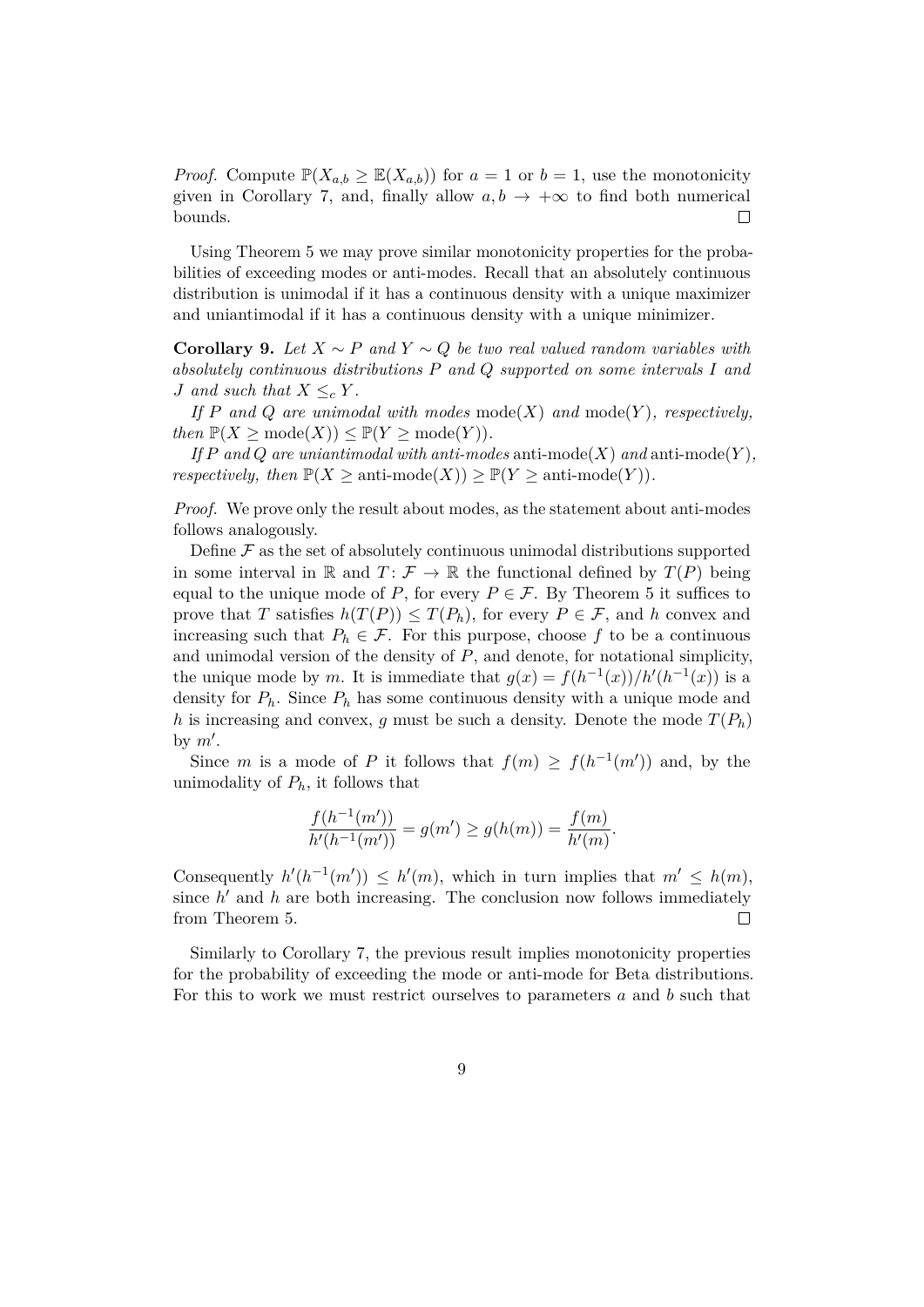$Beta(a, b)$  actually has a unique mode or anti-mode. This happens when  $a, b > 1$ or  $a, b < 1$ , respectively. In either case the mode or anti-mode is  $(a-1)/(a+b-2)$ .

<span id="page-9-0"></span>**Corollary 10.** *For*  $a, b > 0$  *let*  $X_{a,b} \sim \text{Beta}(a, b)$ *.* 

*If*  $a, b > 1$  *let* mode $(X_{a,b})$  *be the mode of*  $Beta(a, b)$ *, then the mapping*  $(a, b) \mapsto$  $\mathbb{P}(X_{a,b} > \text{mode}(X_{a,b}))$  *is decreasing in a and increasing in b.* 

If  $a, b < 1$  *let* anti-mode( $X_{a,b}$ ) *be the anti-mode of* Beta( $a, b$ )*, then the map-* $\text{ping } (a, b) \mapsto \mathbb{P}(X_{a,b} > \text{anti-mode}(X_{a,b}))$  *is increasing in a and decreasing in b.*

Recall that  $B \sim \text{Bin}(n, p)$  if  $\mathbb{P}(B = k) = \binom{n}{k} p^k (1-p)^{n-k}$  for  $n = 1, 2, \dots$  and  $k \in \{1, \ldots, n\}$ . Using a link between the Beta and the Binomial distributions allows us to prove some monotonicity properties for the probabilities that a Binomial variable exceeds certain values close to its mean. As noted in the Introduction, the quantity  $\mathbb{P}(B_{n,p} \leq np)$ , where  $B_{n,p} \sim Bin(n,p)$  has garnered some interest recently. The mapping  $p \mapsto \mathbb{P}(B_{n,p} \leq np)$  is not monotone even when restricting to  $p = 0, 1/n, \ldots, (n-1)/n, 1$ , where  $np$  is an integer. Using our results we prove that slightly changing *np* renders monotonicity.

**Corollary 11.** *For*  $n = 2, 3, \ldots$  *and for each*  $p \in [0, 1]$  *let*  $B_{n,p} \sim Bin(n, p)$ *. The mapping*  $p \mapsto \mathbb{P}(B_{n,p} > np - p)$  *is increasing for*  $p = 1/(n-1), \ldots, (n-1)$ 2)/( $n-1$ ), and the mapping  $p \mapsto \mathbb{P}(B_{n,p} > np - (1-p))$  is decreasing for  $p = 1/(n + 1), \ldots, n/(n + 1).$ 

*Proof.* For each  $a, b > 0$  let  $X_{a,b} \sim \text{Beta}(a, b)$ . It is well-known that  $\mathbb{P}(X_{k+1,n-k} \geq$  $p) = \mathbb{P}(B_{n,p} \leq k)$ , for  $k = 0, \ldots, n$ . The equality can for example be established by repeated integration by parts. As the distribution of  $X_{k+1,n-k}$  has mean  $(k+1)/(n+1)$  and mode  $k/(n-1)$ , it follows from Corollaries [7](#page-7-1) and [10,](#page-9-0) that  $k \mapsto \mathbb{P}(B_{n,\frac{k+1}{n+1}} \geq k)$  is decreasing and  $k \mapsto \mathbb{P}(B_{n,\frac{k}{n-1}} \geq k)$  is increasing. Reparameterising in terms of *p* yields  $k = np + p - 1$  and  $k = np - p$ , so the result follows.  $\Box$ 

## <span id="page-9-1"></span>**4.2. (Anti)mode-median-mean inequalities**

If  $X_{a,b} \sim \text{Beta}(a, b)$  then the random variable  $1 - X_{a,b}$  is distributed according to Beta $(b, a)$ . As the convex transform order is invariant with respect to translations, Theorem [3](#page-6-1) implies that when  $a \leq b$  we have that  $-X_{a,b} \leq_c X_{a,b}$ . Since the convex transform order orders only the underlying distribution the following definition due to Zwet [\[31\]](#page-23-3) is justified.

**Definition** (Positive/negative skew). Let P be a probability distribution and  $X \sim P$  a random variable with distribution *P*. We say that *P* is *positively skewed* if  $-X \leq_c X$  and that *P* is *negatively skewed* if  $X \leq_c -X$ .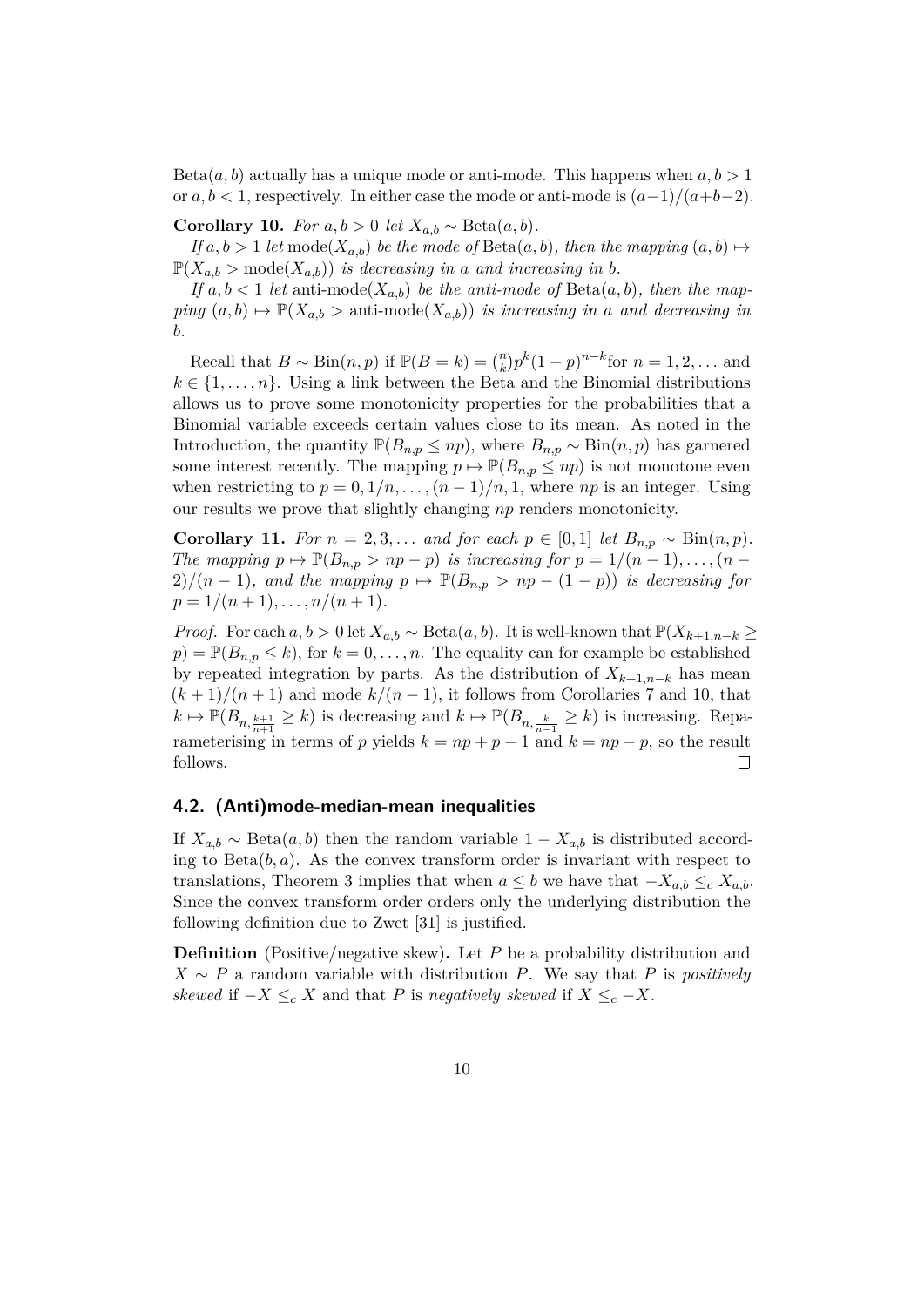Thus, according to this definition, the Beta distributions have positive skew when  $a \leq b$  and negative skew when  $a \geq b$ .

As noted by Zwet [\[31\]](#page-23-3) Definition [4.2](#page-9-1) provides an intuitive condition under which inequalities between the mode, median, and mean hold. We give an alternative proof of this fact. This alternative proof is based on the results in the previous section and yields a similar inequality for the anti-mode.

#### **Theorem 12.** *Let P be a positively skewed distribution.*

If P is unimodal with mode  $m_0$ , then there exists a median  $m_1$  of P such *that*  $m_0 \leq m_1$ *.* 

If P has finite mean  $m_2$ , then there exists a median  $m_1$  of P such that  $m_1 \leq m_2$ .

*If P is uniantimodal with anti-mode*  $m_3$ *, then there exists a median*  $m_1$  *of P such that*  $m_1 \leq m_3$ *.* 

*Proof.* We prove only the first statement as the remaining ones are proved analogously. Let X be a random variable with distribution  $P$  and  $m_0$  the mode of *P*. Then  $m_1 = \sup\{m \mid \mathbb{P}(X \leq m) \leq 1/2\}$  is a median of *P*. Since *P* is positively skewed it follows by Corollary [9](#page-8-0) that  $\mathbb{P}(X \le m_0) \le \mathbb{P}(-X \le -m_0)$ . Moreover,  $\mathbb{P}(-X \leq -m_0) = 1 - \mathbb{P}(X \leq m_0)$ , so that  $\mathbb{P}(X \leq m_0) \leq 1/2$ . Therefore  $m_0 \leq m_1$ . For the second statement apply Corollary [6](#page-7-2) instead of Corollary [9.](#page-8-0)  $\Box$ 

Having a median lying between the mode and mean is usually called satisfying the *mode-median-mean inequality*. Analogously we will say that a distribution satisfies the *median-anti-mode* inequality if it has a median smaller than its anti-mode.

As noted above, when  $a \leq b$ , the distribution  $Beta(a, b)$  is positively skewed. The following slight generalisation of the known result concerning the ordering of the mode, median, and mean of the Beta distribution is now immediate (see for example Runnenburg [\[26\]](#page-23-6)).

**Corollary 13.** *If*  $1 \leq a \leq b$  *then* Beta $(a, b)$  *satisfies the mode-median-mean inequality.* If  $a \leq b \leq 1$  then  $Beta(a, b)$  *satisfies the median-mean and mediananti-mode inequalities.*

# <span id="page-10-0"></span>**5. Proofs**

This section collects all the proofs related to establishing Theorems [1,](#page-5-2) [2](#page-5-1) and [3,](#page-6-1) stated in Section [3.](#page-5-0)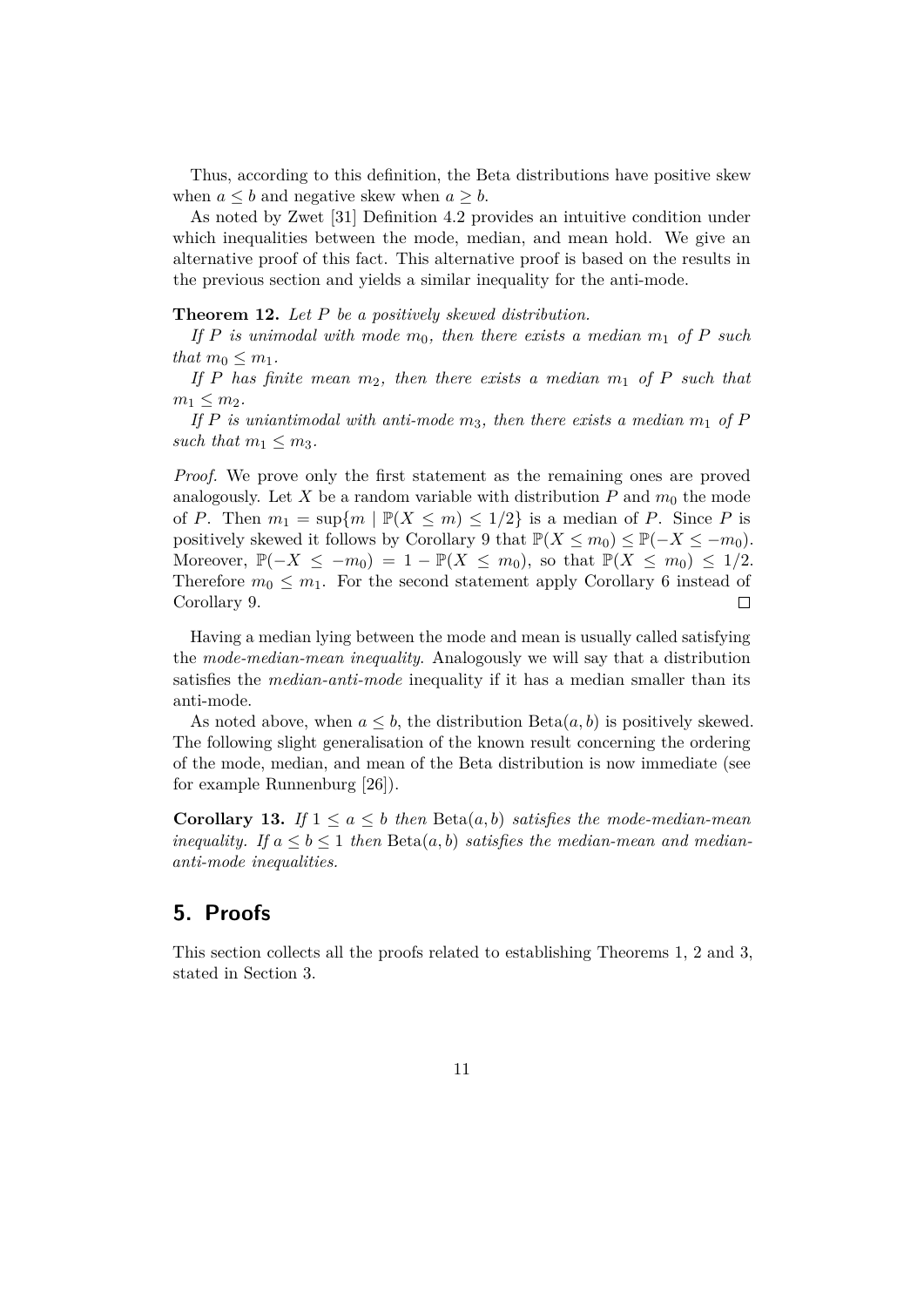Most of the proofs rely on keeping track of sign changes of various functions. Throughout  $S(x \in I \mapsto f(x)) = S(x \mapsto f(x)) = S(f(x)) = S(f) \in S =$  $\{0, -, +, -+, +-,\dots\}$  denotes the sequence of signs of a function  $f: I \to \mathbb{R}$ . Formal definitions, notation, and standard results concerning sign patterns can be found in later in Appendix [A.](#page-23-5)

The following technical lemma summarises the basic strategy used throughout the proofs of the main results in the upcoming sections.

<span id="page-11-5"></span>**Lemma 14.** For  $a, b, a', b', c > 0$  and  $d < 1$  denote by F and G the distribution *functions of*  $Beta(a, b)$  *and*  $Beta(a', b')$  *and*  $\ell(x) = cx + d$ *. Then for*  $I = \{x \in$  $[0, 1]$  |  $0 < \ell(x) < 1$ } =  $(\max(0, -\frac{d}{c}))$  $\frac{d}{c}$ ), min(1,  $\frac{1-d}{c}$ *c* )) *one has*

$$
S(x \in [0,1] \to F(x) - G(\ell(x))) = S(x \in I \to F(x) - G(\ell(x)))
$$
 (2)

<span id="page-11-1"></span><span id="page-11-0"></span>
$$
\leq \sigma_1 \cdot S(x \in I \mapsto p_1(x)) \tag{3}
$$

<span id="page-11-3"></span><span id="page-11-2"></span>
$$
\leq \sigma_1 \cdot S(x \in I \mapsto p_2(x)) \tag{4}
$$

$$
\leq \sigma_1 \cdot \sigma_2 \cdot S(x \in I \mapsto p_3(x)) \tag{5}
$$

<span id="page-11-4"></span>
$$
\leq \sigma_1 \cdot \sigma_2 \cdot S(x \in I \mapsto p_4(x)), \tag{6}
$$

*where*

$$
\sigma_1 = \text{Sign}(-d), \qquad \sigma_2 = \begin{cases} \text{Sign}(a' - a), & \text{if } d = 0, a' \neq a, \\ \text{Sign}(1 - a), & \text{if } d > 0, a \neq 1, \\ \text{Sign}(a' - 1), & \text{if } d < 0, a' \neq 1, \\ 0, -, \text{ or } +, & \text{otherwise,} \end{cases}
$$

*and*

$$
p_1(x) = \frac{x^{a-1}(1-x)^{b-1}}{\text{B}(a,b)} - \frac{\ell(x)^{a'-1}(1-\ell(x))^{b'-1}}{\text{B}(a',b')},
$$
  
\n
$$
p_2(x) = (a-1)\log(x) + (b-1)\log(1-x) - (a'-1)\log(\ell(x)) - (b'-1)\log(1-\ell(x)) + C,
$$
  
\n
$$
p_3(x) = \frac{a-1}{x} - \frac{b-1}{1-x} - \frac{c(a'-1)}{\ell(x)} + \frac{c(b'-1)}{1-\ell(x)},
$$
  
\n
$$
p_4(x) = c_3x^3 + c_2x^2 + c_1x + c_0,
$$

 $for c_3 = (a - a' + b - b')c^2, c_2 = -(a - a' + 1 - b')c^2 - (a - a' + b - 1)c(1 - b')c^2$  $d) - (b' - b + 1 - a)cd$ ,  $c_1 = (a - a')c(1 - d) - (a - b')cd - (a + b - 2)(1 - d)d$ ,  $c_0 = -(a-1)(d-1)d$ *, and*  $C = \log \frac{B(a',b')}{cB(a,b)}$  $\frac{D(a^r, b^r)}{c B(a, b)}$ .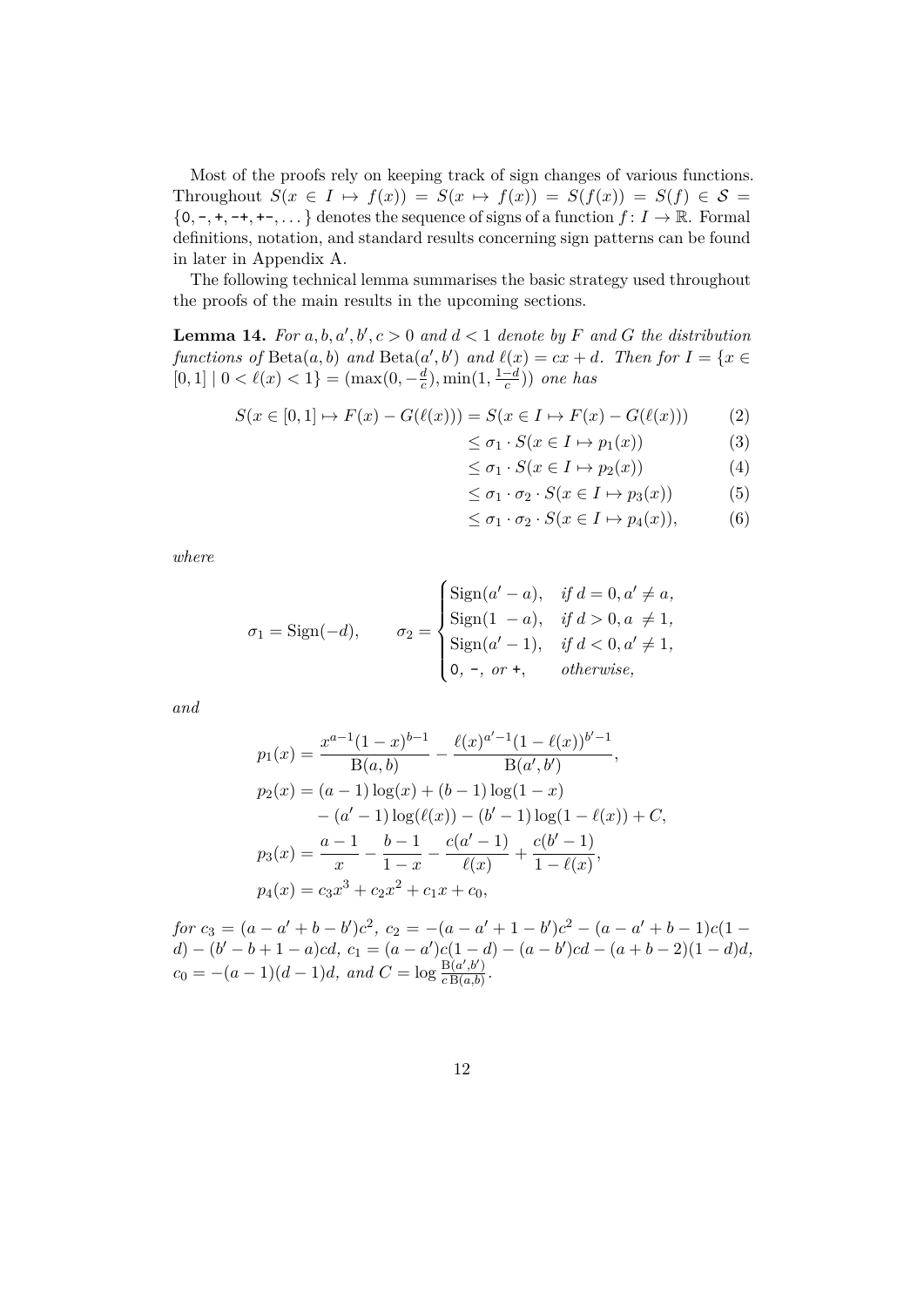*Proof.* Write  $[0, 1] = J \cup I \cup J'$  where  $J = [0, \max(0, -d/c)]$  and  $J' = [\min(1, (1-d/c)]$  $d$ )/*c*), 1]. Then  $S(x \in [0,1] \mapsto F(x) - G(\ell(x))) = S(x \in J \mapsto F(x) - G(\ell(x)))$ .  $S(x \in I \mapsto F(x) - G(\ell(x))) \cdot S(x \in J' \mapsto F(x) - G(\ell(x)))$ . By construction the first and third terms are just a single sign that coincides with the first and final sign of  $S(x \in I \mapsto F(x) - G(\ell(x)))$  and can hence be dropped. This proves [\(2\)](#page-11-0).

Assertion [\(3\)](#page-11-1) is now immediate from Propositions [28](#page-25-0) and [29](#page-25-1) and [\(4\)](#page-11-2) follows by taking logarithms of both terms.

Moreover, [\(5\)](#page-11-3) follows by another application of Propositions [28](#page-25-0) and [29](#page-25-1) and [\(6\)](#page-11-4) follows by multiplication with  $x(1-x)\ell(x)(1-\ell(x))$  which is positive for  $x \in I$  by definition.  $\Box$ 

## **5.1. Stochastic dominance ordering**

Before actually proving Theorem [1,](#page-5-2) we shall prove that being ordered according to the stochastic dominance order is a *necessary* condition for ordering compactly supported distributions with respect to the star-shape transform or the convex transform orders. Although the result concerning the stochastic dominance order is well established, we present a proof using sign patterns.

A first result concerns a simple relation between the star-shaped transform ordering and the stochastic dominance order.

<span id="page-12-0"></span>**Proposition 15.** *Let*  $X \sim P$  *and*  $Y \sim Q$  *be random variables with distributions P* and *Q* supported on [0,1]. Then  $X \leq_{*} Y$  implies  $Y \leq_{st} X$ .

*Proof.* Let *F* and *G* be the distribution functions of *X* and *Y* , respectively. As  $G^{-1}(F(x))/x$  is increasing, it follows that  $G^{-1}(F(x))/x \leq G^{-1}(F(1)) = 1$ , thus  $G^{-1}(F(x)) \leq x$  and  $G(x) \geq F(x)$ , meaning  $Y \leq_{st} X$ .  $\Box$ 

Since the convex transform order implies the star-shape transform order, the following is immediate.

**Corollary 16.** *Let X* ∼ *P and Y* ∼ *Q be random variables with distributions P* and *Q* supported on [0,1]*.* Then  $X \leq_c Y$  implies  $Y \leq_{st} X$ *.* 

In the above statement the use of the unit interval is for notational convenience. Using invariance under orientation-preserving affine transformations the statement generalises to distributions on any bounded interval.

Using the above we may now establish *necessary* conditions for one Beta distribution to be smaller than another according to convex- or star-shaped transform orders. We do this by characterising when one is smaller than the other according to stochastic dominance.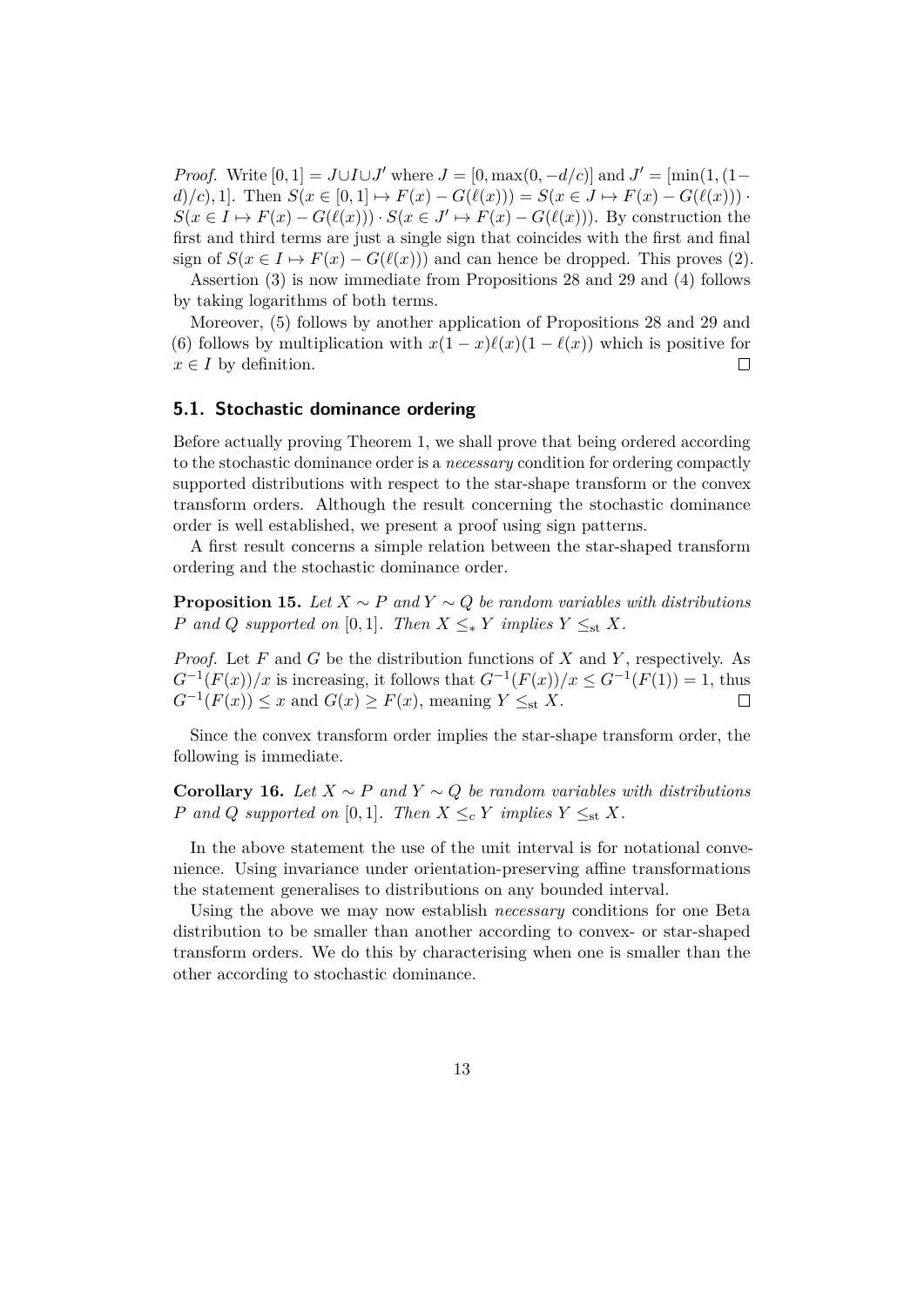A proof of Theorem [1](#page-5-2) can be found by elementary means, but since it illustrates well the style of the upcoming proofs we formulate it in terms of an analysis of sign patterns.

*Proof of Theorem [1.](#page-5-2)* Let *F*, *G*, *f*, and *g* be the distribution and density functions of Beta $(a, b)$  and Beta $(a', b')$ . Denote  $H(x) = F(x) - G(x)$ . We need to prove that  $S(H) = -$  if and only if  $a \ge a'$  and  $b \le b'$ . We have

$$
S(H'(x)) = S\left(\frac{x^{a'-1}(1-x)^{b'-1}}{B(a,b)}\left(x^{a-a'}(1-x)^{b-b'} - \frac{B(a,b)}{B(a',b')}\right)\right)
$$

$$
= S\left(x^{a-a'}(1-x)^{b-b'} - \frac{B(a,b)}{B(a',b')}\right).
$$

Since the case  $a = a'$  and  $b = b'$  is trivial, we may assume *H* is not constant 0 and so, since  $H(0) = H(1) = 0$ , that neither  $S(H') = +$  nor  $S(H') = -$ .

If  $a \ge a'$  and  $b \le b'$ , with at least one strict, we have  $S(H') \le -\dagger$  since  $x^{a-a'}(1-x)^{b-b'}$  is increasing. Only  $S(H') = -+$  is possible so Propositions [28](#page-25-0) and [29](#page-25-1) imply  $-\cdots = S(H) \leq -\mathbf{t}$  with  $S(H) = -\mathbf{t}$  he only option.

Assume now that  $b > b'$  and  $a > a'$ . Clearly  $S(H') = - \cdots -$  and since  $x^{a-a'}(1-x)^{b-b'}$  is unimodal either  $S(H') = -$  or  $S(H') = -$ +-. Only  $S(H') = -$ +-is possible, so Proposition [29](#page-25-1) implies that  $S(H) = - \cdots + \neq -$ .

Using that  $Beta(a, b) \leq_{st} Beta(a', b')$  if and only if  $Beta(b', a') \leq_{st} Beta(a, b)$ and that  $\leq_{st}$  is a partial order covers the remaining cases.  $\Box$ 

### **5.2. Star-shape ordering**

We now prove Theorem [2,](#page-5-1) showing that, apart from reversing the order direction, we find the same parameter characterisations as for the stochastic dominance.

*Proof of Theorem [2.](#page-5-1)* The necessity follows from Proposition [15](#page-12-0) and Theorem [1.](#page-5-2) As for the sufficiency, it is enough to prove the statement when  $a > a'$ ,  $b = b'$ and when  $a = a'$ ,  $b < b'$ . The general statement then follows by transitivity since then  $Beta(a, b) \leq_* Beta(a, b') \leq_* Beta(a', b')$ . Moreover, we may assume that either  $b \leq b' \leq 1$  or  $1 \leq b \leq b'$ , since the remaining case,  $b \leq 1 \leq b'$ , follows again by transitivity.

Let *F* and *G* be the distribution functions of  $Beta(a, b)$  and  $Beta(a', b')$ , respectively, with  $f$  and  $g$  the corresponding density functions as in  $(1)$ . By Proposition [27](#page-25-2) we need to prove that for every  $c \in \mathbb{R}$ 

<span id="page-13-0"></span>
$$
S(x \in [0,1] \mapsto G^{-1}(F(x)) - cx) = S(F(x) - G(cx)) \le -\tag{7}
$$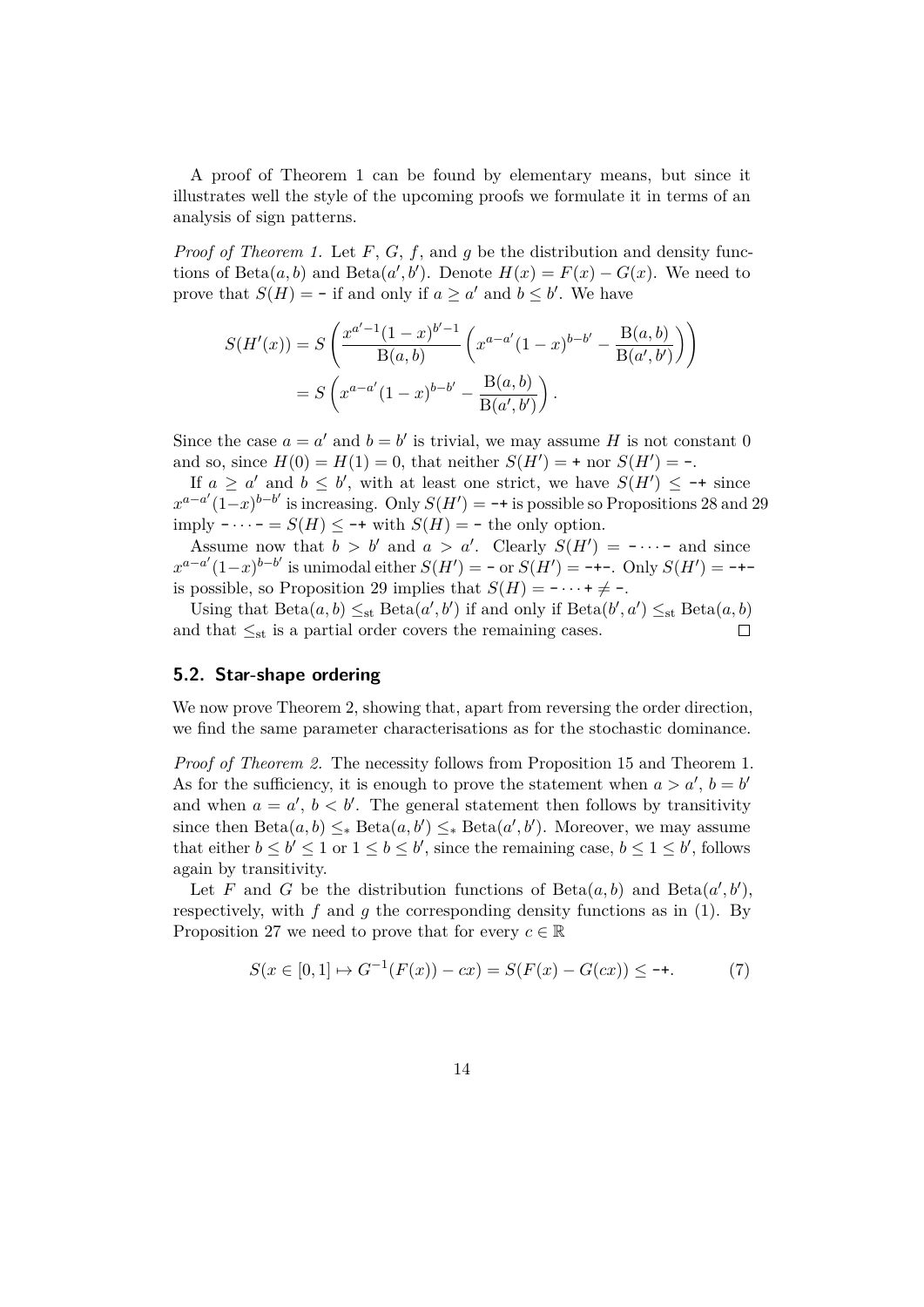As the assumptions on the parameters are the same as in Theorem [1,](#page-5-2) it follows that  $G^{-1}(F(x))$  ≤ *x* and thus [\(7\)](#page-13-0) is satisfied when  $c ≥ 1$ . Moreover, both  $G^{-1}$ and *F* are increasing, so [\(7\)](#page-13-0) holds for  $c \leq 0$ . It is therefore enough to consider  $c \in (0, 1)$ .

The conclusion follows by analysing three different cases.

*Case 1.*  $b = b' \leq 1, a > a'$ : Using [\(3\)](#page-11-1) from Lemma [14](#page-11-5) with  $d = 0$  gives

$$
S(G^{-1}(F(x)) - cx) \le S\left(\frac{x^{a-1}(1-x)^{b-1}}{B(a,b)} - \frac{c^{a'}x^{a'-1}(1-cx)^{b-1}}{B(a',b)}\right)
$$
  
=  $S\left(x^{a-a'}\left(\frac{1-cx}{1-x}\right)^{1-b} - c^{a'}\frac{B(a,b)}{B(a',b)}\right)$   
 $\le -+,$ 

since the last expression is increasing in *x* for  $x \in (0,1)$ ,  $a \ge a'$ , and  $b \le 1$ .

*Case 2.*  $b = b' \ge 1, a > a'$ : Applying Lemma [14](#page-11-5) with  $d = 0$  we have  $c_3 =$  $(a - a')c^2 > 0, c_2 = -(b-1)c(1-c) - (a - a')c(1+c), c_1 = (a - a')c > 0, c_0 = 0,$  $\sigma_1 = 0$ , and  $\sigma_2 = +$ , meaning [\(6\)](#page-11-4) gives

$$
S(F(x) - G(cx)) \leq \cdots S(c_3x^3 + c_2x^2 + c_1x) = \cdots S(c_3x^2 + c_2x + c_1).
$$

Since  $c_3 > 0$  we have  $S(x \in [0,1] \mapsto c_3 x^2 + c_2 x + c_1) \leq \cdots$ . But  $c_1 > 0$  and *c*<sub>3</sub> + *c*<sub>2</sub> + *c*<sub>1</sub> = −(*b* − 1)*c*(1 − *c*) < 0 meaning we must have *S*(*x* ∈ [0,1] →  $c_2x^2 + c_1x + c_0$  = +-. Hence  $S(F(x) - G(cx)) \leq$  -+-. But since  $F(1) - G(c)$  =  $1 - G(c) > 0$  we have  $S(F(x) - G(cx)) < -+$ .

*Case 3.*  $a = a'$ ,  $b < b'$ : Applying Lemma [14](#page-11-5) with  $d = 0$  we have  $c_3 = -(b' - b')$  $b$ ) $c^2$  < 0,  $c_2 = (1 - b)c - (1 - b')c^2$ ,  $c_1 = 0$ ,  $c_0 = 0$ ,  $\sigma_1 = 0$ , and  $\sigma_2 \in \{0, -, +\},$ meaning [\(6\)](#page-11-4) gives

$$
S(F(x) - G(cx)) \le \sigma_2 \cdot S(c_3x^3 + c_2x^2) = \sigma_2 \cdot S(c_3x + c_2) \le \sigma_2 \cdot \dots
$$

In any case *S*(*F*(*x*)−*G*(*cx*)) ≤ -+- no matter the value of *σ*2. But *F*(1)−*G*(*c*) *>* 0, so we must have  $S(F(x) - G(cx)) \leq -+$ .

 $\Box$ 

This concludes the proof.

As will become apparent in the next section, this characterisation of the star-shape transform ordering is an essential first step towards proving the corresponding statement for the convex transform order.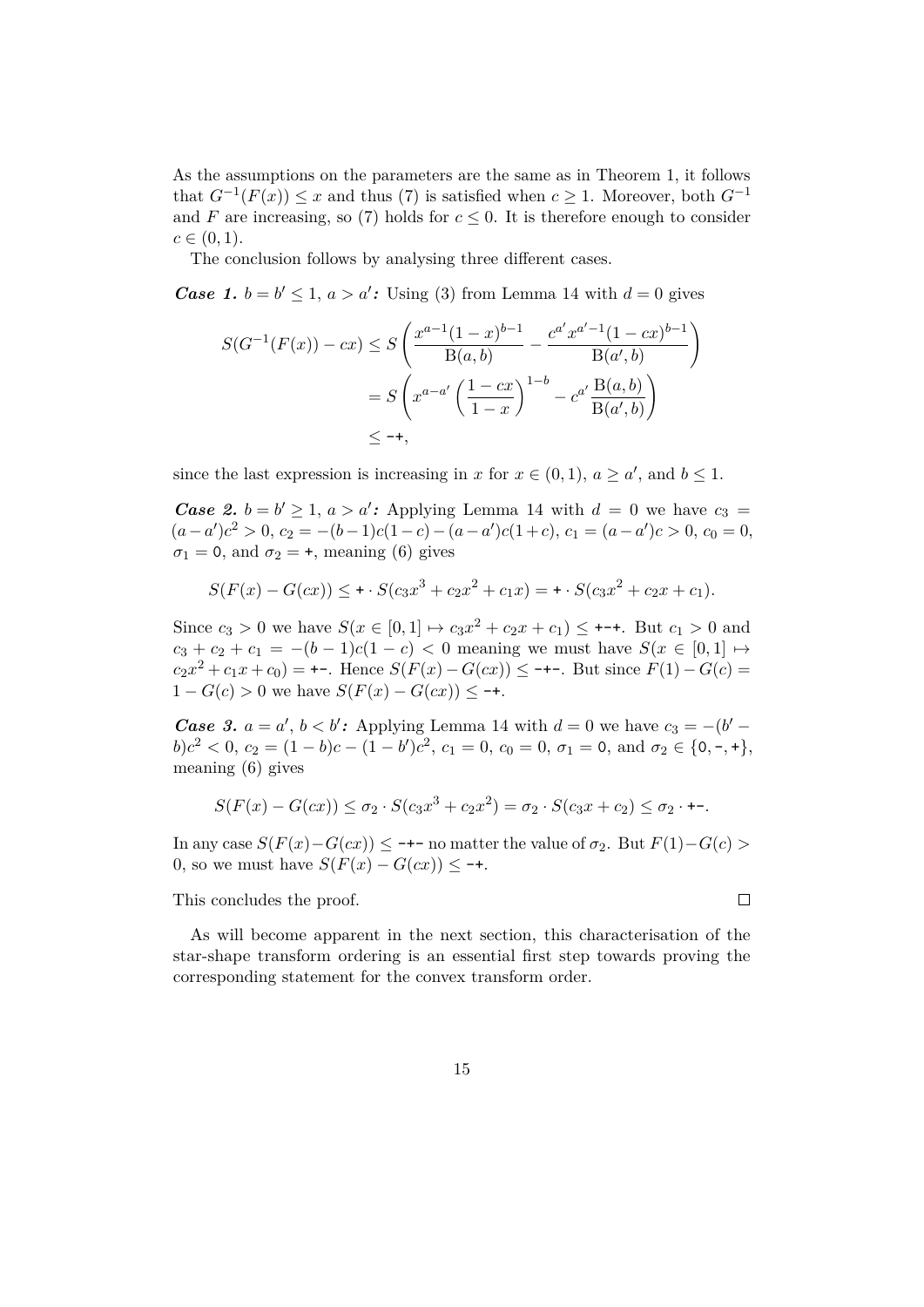### **5.3. Convex transform ordering**

To characterise how the Beta distributions are ordered according to the convex transform order we will apply a strategy similar to the one used in previous sections. According to Proposition [27](#page-25-2) we need to prove that for  $a \ge a'$  and  $b \le b'$ the distribution functions  $F$  and  $G$  of  $Beta(a, b)$  and  $Beta(a', b')$ , respectively, satisfy

<span id="page-15-1"></span>
$$
S(x \in [0,1] \to F(x) - G(\ell(x))) \leq \text{---}, \tag{8}
$$

for every affine function  $\ell$ .

First we need an auxiliary result, generalising Theorem 6.1 in Arab, Had-jikyriakou, and Oliveira [\[3\]](#page-21-6), which corresponds to taking  $x_0 = y_0 = 0 = \inf I$  in the statement below.

<span id="page-15-2"></span>**Proposition 17.** Let  $f: I \mapsto \mathbb{R}$  where *I* is an interval. If for some  $x_0 \leq \inf I$ *and y*<sub>0</sub> *it holds that*  $S(x \in I \mapsto f(x) - \ell(x)) \leq -\frac{1}{\ell}$  *for all affine functions*  $\ell$  *such that*  $\ell(x_0) = y_0$  *then*  $S(x \in I \mapsto f(x) - \tilde{\ell}(x)) \leq -\frac{1}{\ell}$  *for all affine functions*  $\tilde{\ell}$  *such that*  $\tilde{\ell}(x_0) \geq y_0$ *.* 

*The analogous conclusion holds considering the sign pattern* +- *and taking*  $x_0 \geq \sup I$  *satisfying*  $\ell(x_0) \leq y_0$ *.* 

<span id="page-15-0"></span>*Proof (sketch)*. The main idea is given graphically in Figure [1](#page-15-0) below where  $\ell$ is as in the statement and  $\tilde{\ell}$  is the line given by  $\tilde{\ell}(x_0) = y_0$  and  $\tilde{\ell}(x_1) = \ell(x_1)$ for  $x_1$  the first time the graphs of  $f$  and  $\ell$  intersect, if it exists, and arbitrary otherwise.  $\Box$ 



Figure 1.: Main idea of proof of Proposition 17

The above statement may be combined with the characterisation of how Beta distributions are ordered according to the star-shaped transform order that was established in the previous section. Doing so allows us to immediately take care of a number of affine  $\ell$  in [\(8\)](#page-15-1).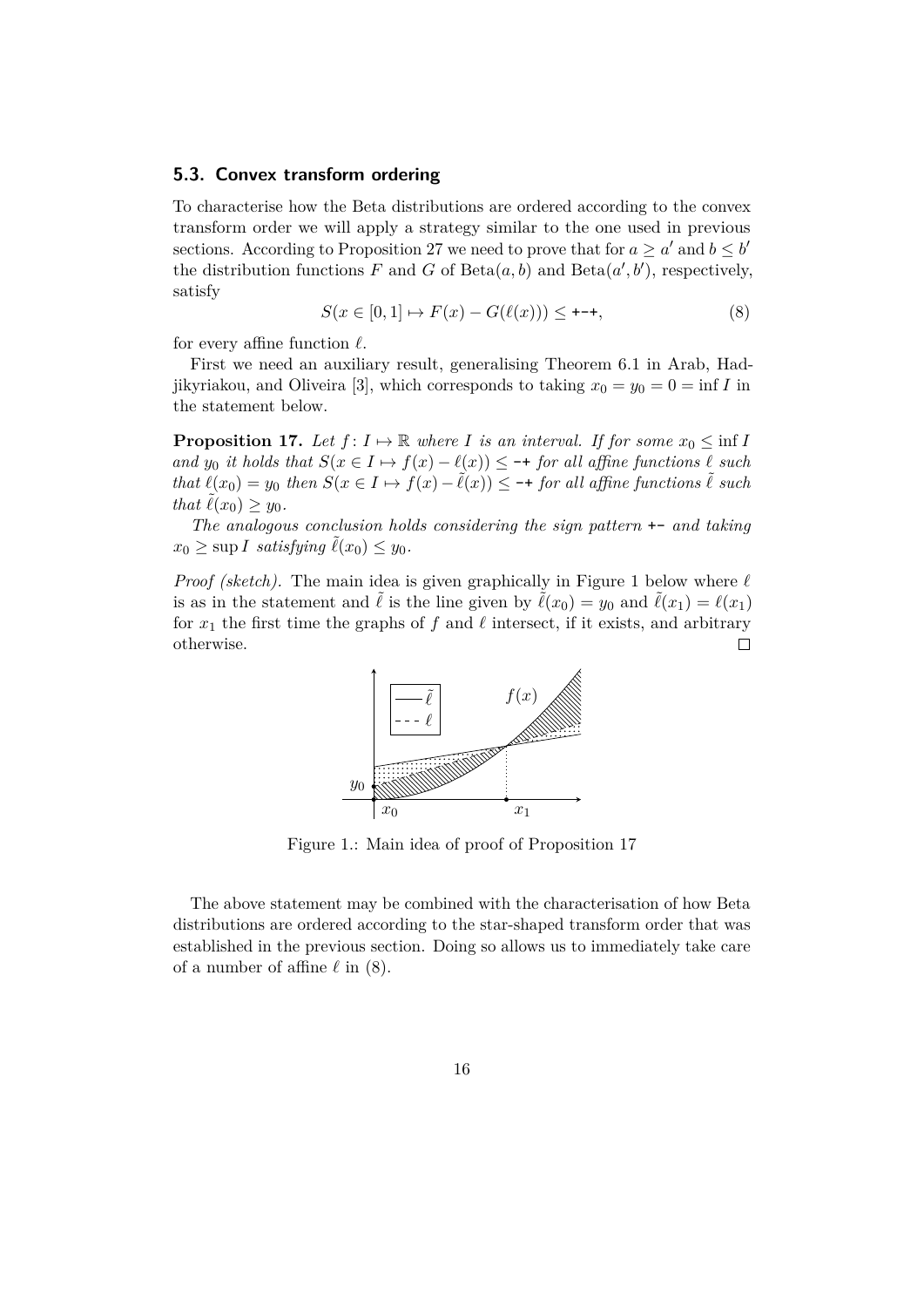<span id="page-16-0"></span>**Corollary 18.** *Let F and G be the distribution functions of* Beta(*a, b*) *and*  $Beta(a', b')$ , respectively, and assume that  $a \ge a'$  and  $b \le b'$ . If  $\ell$  is decreasing *or satisfies either*  $\ell(0) \geq 0$  *or*  $\ell(1) \notin (0,1)$  *then* [\(8\)](#page-15-1) *is satisfied.* 

*Proof.* We have that [\(8\)](#page-15-1) holds when  $\ell$  is non-increasing, since otherwise  $F(x)$  −  $G(\ell(x))$  is non-decreasing and so  $S(F(x) - G(\ell(x))) \leq \text{--}$ . Therefore assume  $\ell$ is increasing and consider three different cases.

*Case 1.*  $\ell(0) \geq 0$ : According to Theorem [2](#page-5-1) and Proposition [27,](#page-25-2) we have that, for any  $c \in \mathbb{R}$ ,  $S(F(x) - G(cx)) \leq -1$ . Taking into account Proposition [17,](#page-15-2) this  $\text{implies } S(F(x) - G(\ell(x))) \leq -\frac{1}{2} + \frac{1}{2} + \frac{1}{2}$ 

*Case 2.*  $\ell(1) \leq 0$ : In this case  $\ell$  is always negative, and the result is immediate.

*Case 3.*  $\ell(1) \geq 1$ *:* It is enough to prove that  $S(F(x) - G(c(x-1)+1)) \leq$  $\pm$ - for every  $c \in \mathbb{R}$ . Indeed, once this proved, the conclusion follows using Proposition [17](#page-15-2) again.

Note that  $F_-(x) = 1 - F(1-x)$  is the distribution function of Beta(b, a) and  $G_-(x) = 1 - G(1-x)$  is the distribution function of Beta( $b', a'$ ). The characterisation of star-shape transform order proved in Theorem [2](#page-5-1) together with Proposition [27,](#page-25-2) means that  $S(1 - G(1 - x) - 1 + F(1 - c'x)) \leq -1$ , for every  $c' \in \mathbb{R}$ . For any  $c \in \mathbb{R}$  we may apply this to  $c' = 1/c$ , which gives

$$
S(F(x) - G(c(x-1) + 1)) = S(1 - G(c(x-1) + 1) - 1 + F(x))
$$
  
= rev S(1 - G(1 - x) - 1 + F(1 - x/c))  

$$
\leq rev(-+) = +-.
$$

The proof of Theorem [3,](#page-6-1) establishing the convex transform ordering within the Beta family is achieved through the analysis of several partial cases. For improved readability we will be presenting these in several lemmas.

 $\Box$ 

<span id="page-16-1"></span>**Lemma 19.** *Let*  $X \sim \text{Beta}(a, b)$  *and*  $Y \sim \text{Beta}(1, b)$  *for some*  $a \ge 1$  *and*  $b > 0$ *. Then*  $X \leq_c Y$ *.* 

*Proof.* Let *F* and *G* be the distribution functions of the  $Beta(a, b)$  and  $Beta(1, b)$ distributions, respectively, and *f* and *g* their densities. Taking into account Proposition [27](#page-25-2) and Corollary [18,](#page-16-0) we need to show that, for every increasing affine function  $\ell(x) = cx + d$  satisfying  $\ell(0) = d < 0$  and  $\ell(1) = c + d \in (0, 1)$ one has that [\(8\)](#page-15-1) is satisfied. We need to separate the arguments into three cases.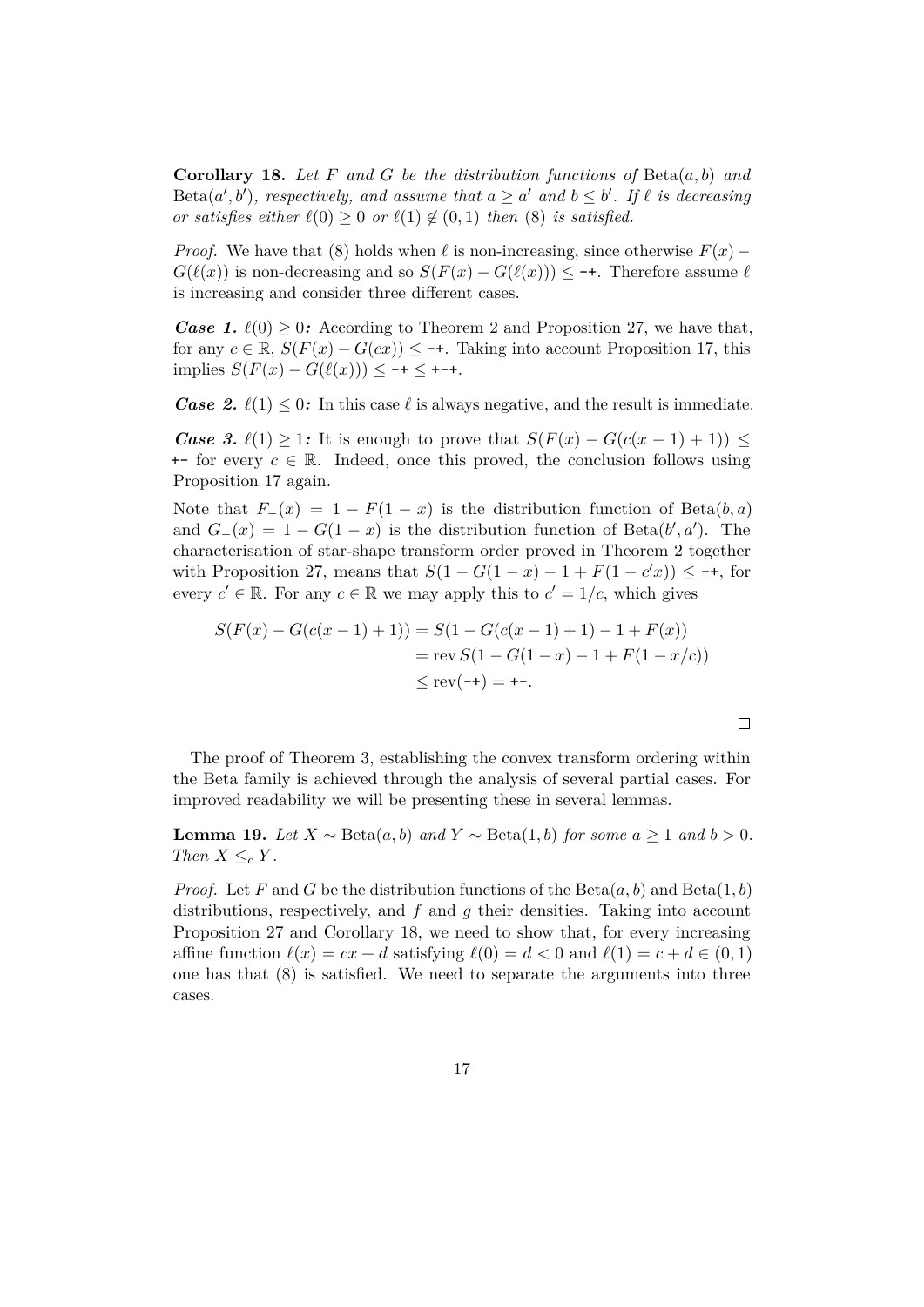*Case 1.*  $b = 1$ : In this case the statement follows directly from the convexity of  $F(x) = x^a$  and that  $G(x) = x$ .

*Case 2. b* ∈ (0, 1)*:* Applying Lemma [14](#page-11-5) we have  $I = (-d/c, 1)$ ,  $\sigma_1 = +$ , and  $\sigma_2 \in \{0, -, +\},$  meaning [\(5\)](#page-11-3) gives

$$
S(F(x) - G(\ell(x))) \leq \tau \cdot \sigma_2 \cdot S\left(\frac{a-1}{x} - \frac{b-1}{1-x} + \frac{c(b-1)}{1-\ell(x)}\right).
$$

But since for  $x \in I$ 

$$
\frac{a-1}{x} - \frac{b-1}{1-x} + \frac{c(b-1)}{1-\ell(x)} = \frac{a-1}{x} + \frac{(1-b)(1-(c+d))}{(1-x)(1-\ell(x))} > 0,
$$

we have  $S(F(x) - G(\ell(x))) < + \cdot \sigma_2 \cdot + \cdot +$  no matter the value of  $\sigma_2$ .

*Case 3.*  $b > 1$ : Applying Lemma [14](#page-11-5) we have  $\sigma_1 = +$  and  $\sigma_2 \in \{0, -, +\}$ , meaning [\(6\)](#page-11-4) gives

$$
S(F(x) - G(\ell(x))) \leq \mathbf{+} \cdot \sigma_2 \cdot S(c_3 x^3 + c_2 x^2 + c_1 x + c_0)
$$
  
= 
$$
\mathbf{+} \cdot \sigma_2 \cdot S(\ell(x)(c'_2 x^2 + c'_1 x + c'_0))
$$
  
= 
$$
\mathbf{+} \cdot \sigma_2 \cdot S(c'_2 x^2 + c'_1 x + c'_0)
$$

where  $c'_2 = (a-1)c, c'_1 = -(a-b)c - (a+b-2)(1-d)$ , and  $c'_0 = (a-1)(1-d)$ . Since  $c'_2 > 0$  we have  $S(c'_2x^2 + c'_1x + c'_0) \leq$  +-+. On the other hand,  $c'_2 + c'_1 + c'_0 =$  $-(b-1)(1-(c+d)) < 0$ , hence  $S(c'_2x^2+c'_1x+c'_0) \leq +$ . Combining these inequalities yields

$$
S(F(x) - G(\ell(x))) \leq \cdots \sigma_2 \cdot \cdots \leq \cdots
$$

Finally, as  $F(1) - G(\ell(1)) > 0$ , it follows that  $S(F(x) - G(\ell(x))) \leq \ell$ 

So, taking into account Proposition [27,](#page-25-2) the proof is concluded.

 $\Box$ 

The second lemma is similar but covers the case where  $a \geq 1$ .

<span id="page-17-0"></span>**Lemma 20.** *Let*  $X \sim \text{Beta}(1, b)$  *and*  $Y \sim \text{Beta}(a, b)$  *with*  $a \leq 1$  *and*  $b > 0$ *. Then*  $X \leq_c Y$ *.* 

*Proof.* Let *F* and *G* represent the distribution functions of Beta(1*, b*) and  $Beta(a, b)$ , respectively. Note that the meaning of the symbols  $F$  and  $G$  are interchanged relative to their use in the proof of Lemma [19.](#page-16-1) Taking into account Proposition [27](#page-25-2) and Corollary [18,](#page-16-0) we need to show that [\(8\)](#page-15-1) holds for  $\ell(x) = cx + d$  such that  $\ell(0) = d < 0$  and  $\ell(1) = c + d \in (0, 1)$ . This is equivalent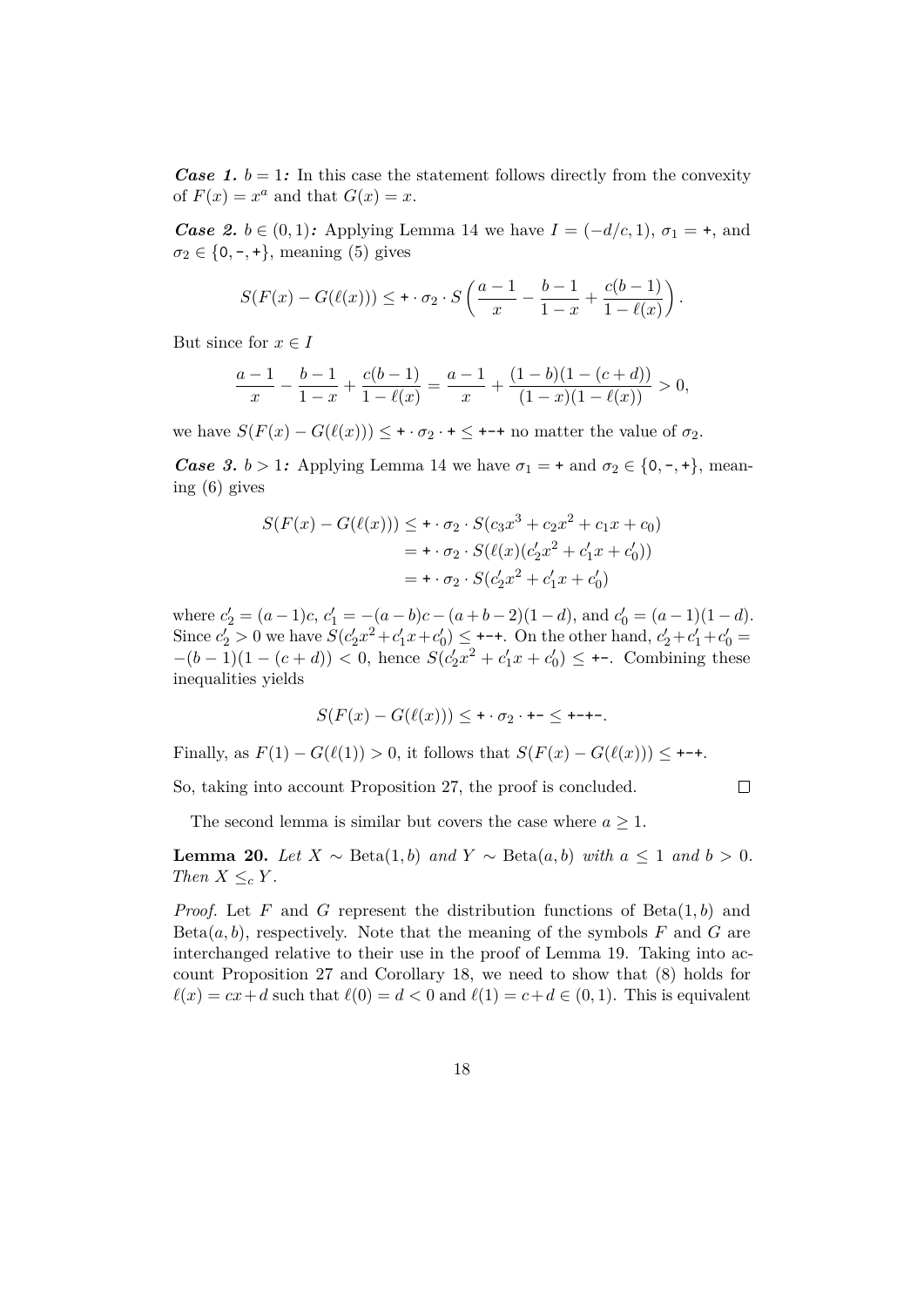to  $S(G(x) - F(\ell^{-1}(x)))$  ≤ −+−, where  $\ell^{-1}(x) = (x - d)/c$  satisfies  $\ell^{-1}(0) \in (0, 1)$ and  $\ell^{-1}(1) > 1$ .

Reversing the roles of *F* and *G* the proof is now analogous to that of Lemma [19](#page-16-1) except that  $a < 1$  and we wish to establish  $S(x \in I \mapsto G(x) - F(\ell^*(x))) \leq \text{---}$ for  $\ell^*(x) = c^*x + d^*$  with  $\ell^*(0) = d^* \in (0,1)$  and  $\ell^*(1) = c^* + d^* > 1$  on the interval  $I = (0, (1 - d^*)/c^*)$ .  $\Box$ 

Comparing the distributions for more general pairs of parameters *a* and *a* 0 requires separate analyses depending on whether  $b > 1$  or  $b \in (0, 1)$ .

<span id="page-18-0"></span>**Lemma 21.** *Let*  $X \sim \text{Beta}(a, b)$  *and*  $Y \sim \text{Beta}(a', b)$  *with*  $a > a'$  *and*  $b > 1$ *. Then*  $X \leq_c Y$ *.* 

*Proof.* Let *F* and *G* be the distribution functions of  $Beta(a, b)$  and  $Beta(a', b)$ . By Proposition [27](#page-25-2) and Corollary [18,](#page-16-0) it is enough to prove that [\(8\)](#page-15-1) holds when  $\ell(x) = cx + d$  is such that  $\ell(0) = d < 0$ ,  $\ell(1) = c + d \in (0, 1)$ .

Applying Lemma [14](#page-11-5) we have  $c_3 = (a - a')c^2$ ,  $\sigma_1 = +$ , and  $\sigma_2 \in \{0, -, +\},$ meaning [\(6\)](#page-11-4) gives

$$
S(F(x) - G(\ell(x))) \leq \cdots \sigma_2 \cdot S(c_3x^3 + c_2x^2 + c_1x^1 + c_0).
$$

Since  $c_3 > 0$  we have  $S(c_3x^3 + c_2x^2 + c_1x^1 + c_0) \leq$  -+-+. But  $c_3 + c_2 + c_1 + c_0 =$  $-(b-1)(c+d)(1-(c+d)) < 0$  so  $S(c_3x^3 + c_2x^2 + c_1x^1 + c_0) \leq$  -+-.

Combining the sign pattern inequalities, we have derived that

$$
S(x \in I \mapsto F(x) - G(\ell(x))) \leq \cdots -\infty - \cdots = \cdots -
$$

regardless of the value of  $\sigma_2$ . Finally  $F(1) - G(\ell(1)) > 0$  so we conclude that  $S(x \in I \mapsto F(x) - G(\ell(x))) \leq$  +-+, hence proving the result.  $\Box$ 

<span id="page-18-1"></span>**Lemma 22.** *Let*  $X \sim \text{Beta}(a, b)$  *and*  $Y \sim \text{Beta}(a', b)$  *with*  $0 < b \le 1$  *and either*  $1 > a > a' > 0$  or  $a > a' > 1$ . Then  $X \leq_{c} Y$ .

*Proof.* We may assume, without loss of generality, that  $a - a' < 1$ . Indeed, if  $a - a' \geq 1$ , one may choose for sufficiently large *N* a sequence  $a_0 = a, a_1, \ldots, a_N = a'$  such that  $a_{i_1} - a_i < 1$  for all  $i = 1, \ldots, N$  and apply transitivity to conclude  $Beta(a_0, b) \leq_c \cdots \leq_c Beta(a_N, b)$ . Let *F* and *G* be the distribution functions of  $Beta(a, b)$  and  $Beta(a', b)$ , respectively. Based on Proposition [27](#page-25-2) and Corollary [18,](#page-16-0) it is enough to prove that [\(8\)](#page-15-1) holds for every  $\ell(x) = cx + d$  such that  $\ell(0) = d < 0$  and  $\ell(1) = c + d \in (0, 1)$ . Using Lemma [14](#page-11-5)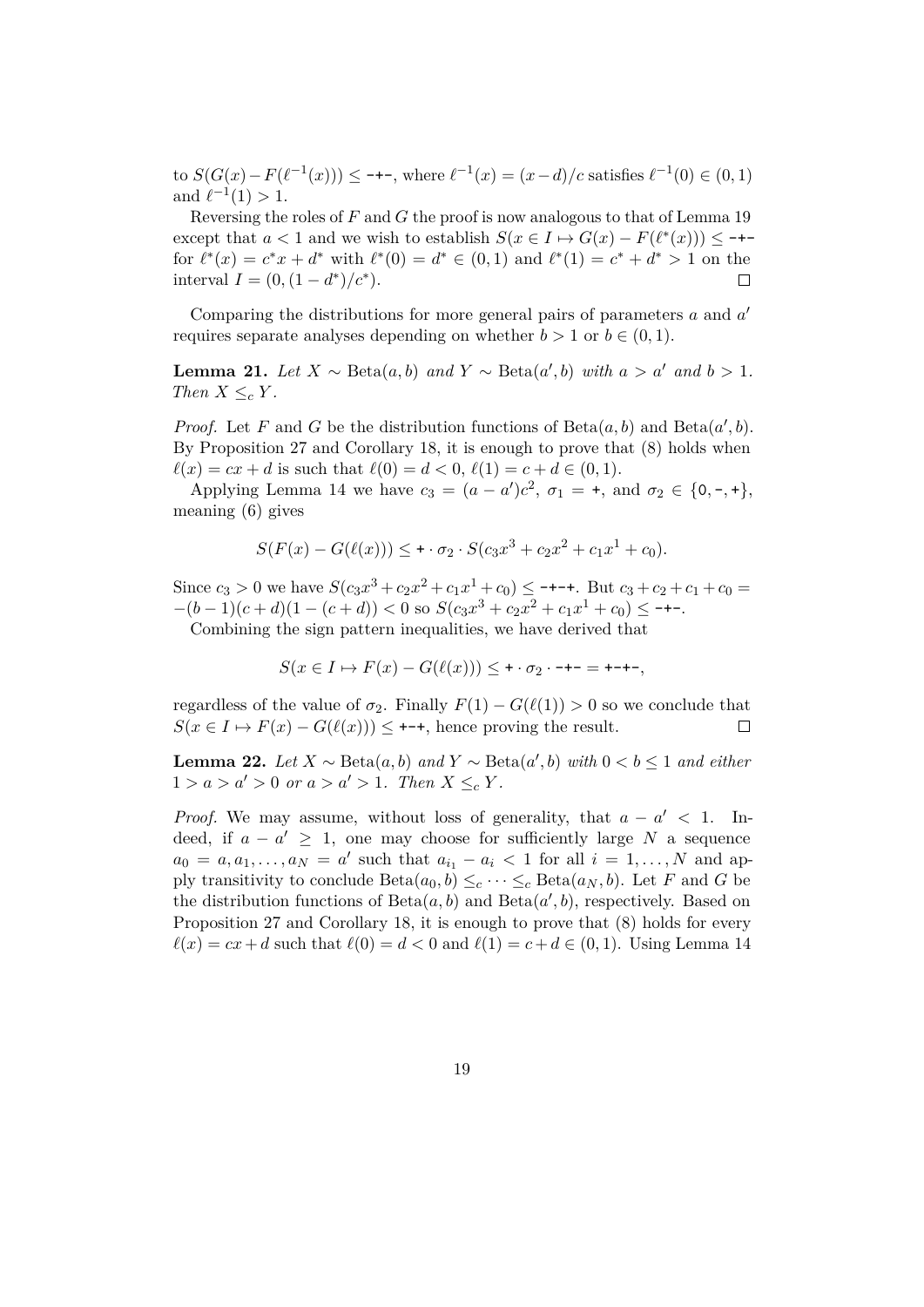<span id="page-19-0"></span>we have for  $I = (-d/c, 1)$  that

$$
S(x \in [0, 1] \mapsto F(x) - G(\ell(x)))
$$
  
\n
$$
\leq \int x \in I \mapsto \frac{x^{a-1}(1-x)^{b-1}}{B(a, b)} - \frac{\ell(x)^{a'-1}(1-\ell(x))^{b-1}}{B(a', b)}
$$
  
\n
$$
= \int x \in I \mapsto \frac{x^{a-1}}{\ell(x)^{a'-1}} - \frac{cB(a, b)}{B(a', b')} \left(\frac{1-\ell(x)}{1-x}\right)^{b-1}.
$$
 (9)

For convenience define  $C = c B(a, b) / B(a', b') > 0$ ,  $q_1(x) = x^{a-1} / \ell(x)^{a'-1}$ ,  $q_2(x) = (1-x)/(1-\ell(x))$ , and  $q(x) = q_1(x) - Cq_2(x)^{1-b}$ . Restricting to *I* we have that  $q_2$  is decreasing and concave. Hence, as  $b \leq 1$ , it follows that  $x \in I \mapsto -Cq_2(x)^{1-b}$  is non-decreasing and convex.

A simple computation yields  $q'_1(x) = ((a-a')cx+(a-1)d)/(x^{2-a}\ell(x)^{a'})$  which has unique root at  $x_0 = -(a-1)d/((a-a')c)$ . Letting  $c_2^* = (a-a')(a-a'-1)c^2$ ,  $c_1^* = 2(a - a' - 1)(a - 1)cd$ ,  $c_0^* = (a - 1)(a - 2)d^2$ , and  $p(x) = c_2^*x^2 + c_1^*x + c_0^*$  it follows that  $q_1''(x) = p(x)/(x^{3-a}\ell(x)^{a'+1}).$ 

*Case 1.*  $1 > a > a'$ : In this case  $(a - a')cx + (a - 1)d > 0$  for  $x > 0$ , which implies that  $q_1$  is increasing on *I*. Therefore  $x \in I \mapsto q_1(x) - Cq_2(x)^{1-b}$  is increasing, meaning  $S(x \in I \mapsto q_1(x) - Cq_2(x)^{1-b}) \leq$  -+. Plugged into [\(9\)](#page-19-0) this gives  $S(F(x) - G(\ell(x))) \leq$  +-+.

*Case 2.*  $a > a' > 1$ : A direct verification shows that  $x_0 \in I$  so that  $I_1 =$  $(-d/c, x_0]$  and  $I_2 = (x_0, 1)$  are well defined and non-empty. Since  $I = I_1 \cup I_2$ and  $I_1 < I_2$ 

$$
S(x \in I \mapsto q(x)) = S(x \in I_1 \mapsto q(x)) \cdot S(x \in I_2 \mapsto q(x)).
$$

*Sign pattern in*  $I_1$ : As  $c_2^* = (a - a')(a - a' - 1)c^2 < 0$  it follows that  $S(x \in$ *I* →  $q''_1(x)$ ) = *S*(*x* ∈ *I* → *p*(*x*)) ≤ -+-. But *p*(-*d*/*c*) = (*a*' − 1)*a*' $d^2$  > 0 and  $p(x_0) = (a-1)(a'-1)d^2/(a-a') > 0$  so  $S(x \in I \mapsto p(x)) = +$ .

This implies that  $q_1$  is convex in  $I_1$ . As we have proved the convexity of  $-Cq_2(x)^{1-b}$  in *I*, it follows that  $q(x) = q_1(x) - Cq_2(x)^{1-b}$  is convex in *I*<sub>1</sub>. According to Proposition [26](#page-25-3) it follows that

$$
S(x \in I_1 \mapsto q(x)) \leq \text{---}.
$$

*Sign pattern in*  $I_2$ : Noting that  $S(x \in I \mapsto q'_1(x)) = S((a-a')cx + (a-1)d) \le$  $-$  and  $q'_1(x_0) = 0$ , it follows that  $q'_1$  is positive in  $I_2$ . Thus  $q_1$  is increasing in *I*<sub>2</sub>. We have proved above that  $x \in I \mapsto -Cq_2(x)^{1-b}$  is increasing, so  $q(x)$  is increasing in the interval *I*2. Therefore

$$
S(x \in I_2 \mapsto q(x)) \le -+
$$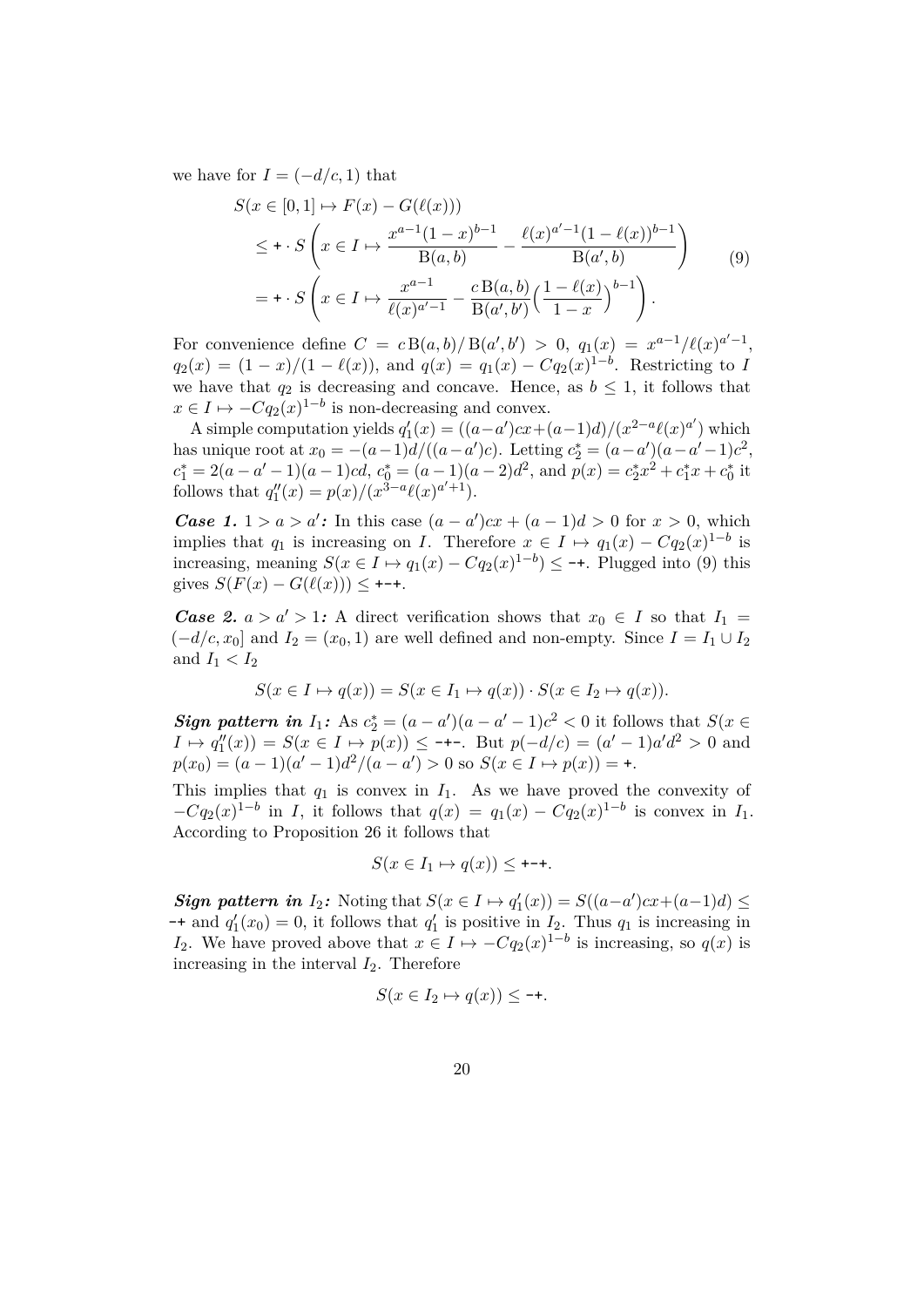If  $q(x_0) < 0$  then  $S(x \in I_1 \mapsto q(x)) \leq \infty$ . If  $q(x_0) \geq 0$  then  $S(x \in I_2 \mapsto q(x)) =$ + since *q* is increasing on *I*<sub>2</sub>. In either case  $S(x \in I_1 \mapsto q(x)) \cdot S(x \in I_2 \mapsto$  $q(x)$ )  $\leq$  +-+.

Putting the above into [\(9\)](#page-19-0) we have

$$
S(x \in I \mapsto F(x) - G(\ell(x))) \leq \cdots + \cdots = \cdots +
$$

as required.

 $\Box$ 

We now state, without proof, a straightforward result, helpful for the conclusion of the final characterisation within the Beta family.

<span id="page-20-2"></span>**Proposition 23.** *Let*  $X \sim P$  *and*  $Y \sim Q$  *be random variables with some distributions P* and *Q,* then  $X \leq_c Y$  if and only if  $1 - Y \leq_c 1 - X$ *.* 

We now have all the necessary ingredients to prove the main theorem.

*Proof of Theorem [3.](#page-6-1)* The necessity is a direct consequence of Theorem [1.](#page-5-2) The sufficiency follows from Lemmas [19,](#page-16-1) [20,](#page-17-0) [21,](#page-18-0) [22,](#page-18-1) and the transitivity of the convex transform order. First note that we obtain

<span id="page-20-1"></span>
$$
Beta(a, b) \leq_c Beta(a', b),
$$
\n(10)

when  $a = a'$  (trivial),  $b > 1$  (use Lemma [21\)](#page-18-0),  $b \le 1$  and either  $1 > a > a'$  or  $a > a' > 1$  (use Lemma [22\)](#page-18-1). The order relation [\(10\)](#page-20-1) also holds if  $b \le 1$  and  $a >$  $1 > a'$  by combining Lemmas [19](#page-16-1) and [20,](#page-17-0) since then  $Beta(a, b) \leq_c Beta(1, b) \leq_c$  $Beta(a', b)$ . Using this and Proposition [23](#page-20-2) we also have  $Beta(a', b) \leq_c Beta(a', b')$ , concluding the proof.  $\Box$ 

# **Acknowledgments**

We would like to thank the anonymous reviewers for their detailed remarks and extensive references.

## **References**

<span id="page-20-0"></span>[1] K. M. Abadir. "The Mean-Median-Mode Inequality: Counterexamples". In: *Econometric Theory* 21.2 (2005), pp. 477–482.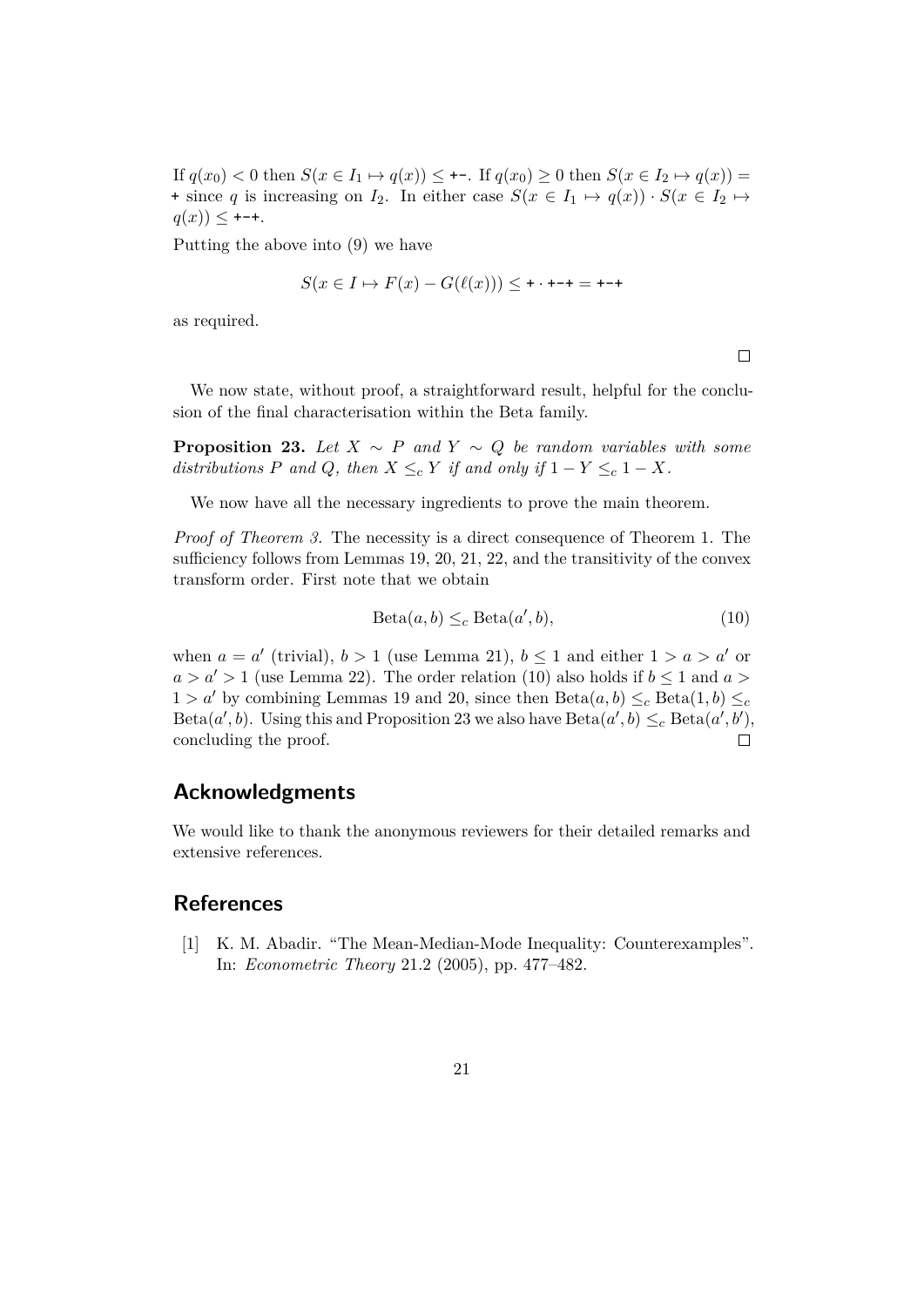- <span id="page-21-3"></span>[2] A. Alzaid and M. Al-Osh. "Ordering probability distributions by tail behavior". In: *Statistics & Probability Letters* 8.2 (1989), pp. 185–188. issn: 0167-7152.
- <span id="page-21-6"></span>[3] I. Arab, M. Hadjikyriakou, and P. E. Oliveira. "Failure rate properties of parallel systems". In: *Advances in Applied Probability* 52.2 (2020), pp. 563–587.
- <span id="page-21-1"></span>[4] I. Arab, M. Hadjikyriakou, and P. E. Oliveira. "Non comparability with respect to the convex transform order with applications". In: *Journal of Applied Probability* 57 (2020). Forthcoming.
- <span id="page-21-4"></span>[5] I. Arab and P. E. Oliveira. "Iterated Failure Rate Monotonicity and Ordering Relations within Gamma and Weibull Distributions". In: *Probability in the Engineering and Informational Sciences* 33.1 (2019), pp. 64–80.
- <span id="page-21-5"></span>[6] I. Arab and P. E. Oliveira. "Iterated Failure Rate Monotonicity and Ordering Relations within Gamma and Weibull Distributions – Corrigendum". In: *Probability in the Engineering and Informational Sciences* 32.4 (2018), pp. 640–641.
- <span id="page-21-2"></span>[7] A. Arriaza, F. Belzunce, and C. Martínez-Riquelme. "Sufficient conditions for some transform orders based on the quantile density ratio". In: *Methodology and Computing in Applied Probability* (to appear) (2019).
- <span id="page-21-10"></span>[8] R. E. Barlow, A. W. Marshall, and F. Proschan. "Some inequalities for starshaped and convex functions". In: *Pacific Journal of Mathematics* 29.1 (1969), pp. 19–42.
- <span id="page-21-7"></span>[9] L. Becchetti, A. Clementi, E. Natale, F. Pasquale, R. Silvestri, and L. Trevisan. "Simple dynamics for plurality consensus". In: *Distributed Computing* 30.4 (2017), pp. 293–306.
- <span id="page-21-0"></span>[10] F. Belzunce, J. F. Pinar, J. M. Ruiz, and M. A. Sordo. "Comparison of concentration for several families of income distributions". In: *Statistics and Probability Letters* 83 (2013), pp. 1036–1045.
- <span id="page-21-9"></span>[11] C. Cortes, Y. Mansour, and M. Mohri. "Learning Bounds for Importance Weighting". In: *Advances in Neural Information Processing Systems 23*. Ed. by J. D. Lafferty, C. K. I. Williams, J. Shawe-Taylor, R. S. Zemel, and A. Culotta. Curran Associates, Inc., 2010, pp. 442–450.
- <span id="page-21-8"></span>[12] B. Doerr. "An elementary analysis of the probability that a binomial random variable exceeds its expectation". In: *Statistics & Probability Letters* 139 (2018), pp. 67–74.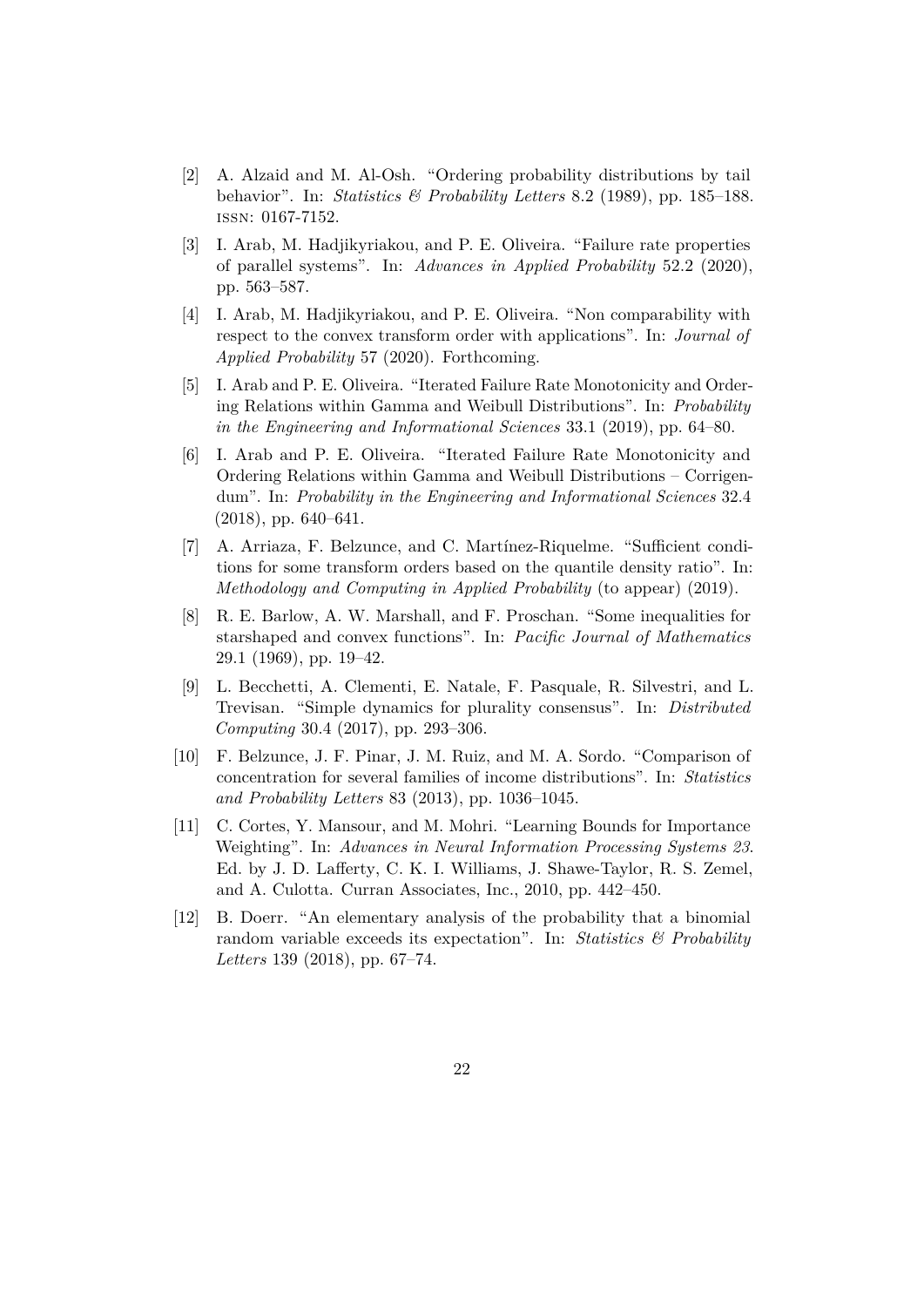- <span id="page-22-6"></span>[13] S. Greenberg and M. Mohri. "Tight lower bound on the probability of a binomial exceeding its expectation". In: *Statistics & Probability Letters* 86 (2014), pp. 91–98.
- <span id="page-22-12"></span>[14] N. Jacobson. *Basic Algebra I*. New York: W. H. Freeman and Company, 1985.
- <span id="page-22-10"></span>[15] J. Jeon, S. Kochar, and C. G. Park. "Dispersive ordering–Some applications and examples". In: *Statistical Papers* 47.2 (2006), pp. 227–247.
- <span id="page-22-11"></span>[16] M. Jones. "The complementary beta distribution". In: *Journal of Statistical Planning and Inference* 104.2 (2002), pp. 329–337.
- <span id="page-22-4"></span>[17] M. Karppa, P. Kaski, and J. Kohonen. "A Faster Subquadratic Algorithm for Finding Outlier Correlations". In: *ACM Transactions on Algorithms* 14.3 (June 2018).
- <span id="page-22-9"></span>[18] B. Lisek. "Comparability of special distributions". In: *Series Statistics* 9.4 (1978), pp. 587–598.
- <span id="page-22-0"></span>[19] A. W. Marshall and I. Olkin. *Life Distributions: Structure of Nonparametric, Semiparametric, and Parametric Families*. New York, NY: Springer New York, 2007.
- <span id="page-22-5"></span>[20] M. Mitzenmacher and T. Morgan. "Reconciling Graphs and Sets of Sets". In: *Proceedings of the 37th ACM SIGMOD-SIGACT-SIGAI Symposium on Principles of Database Systems*. SIGMOD/PODS '18. Houston, TX, USA: Association for Computing Machinery, 2018, pp. 33–47.
- <span id="page-22-2"></span>[21] A. K. Nanda, N. K. Hazra, D. K. Al-Mutairi, and M. E. Ghitany. "On some generalized ageing orderings". In: *Communications in Statistics - Theory and Methods* 46.11 (2017), pp. 5273–5291.
- <span id="page-22-1"></span>[22] H. Oja. "On Location, Scale, Skewness and Kurtosis of Univariate Distributions". In: *Scandinavian Journal of Statistics* 8.3 (1981), pp. 154– 168.
- <span id="page-22-3"></span>[23] E. Parzen. "Nonparametric Statistical Data Modeling". In: *Journal of the American Statistical Association* 74.365 (1979), pp. 105–121.
- <span id="page-22-8"></span>[24] C. Pelekis. "Lower bounds on binomial and Poisson tails: an approach via tail conditional expectations". In: *arXiv preprin arXiv:1609.06651* (2016). arXiv: [1609.06651 \[math.PR\]](https://arxiv.org/abs/1609.06651).
- <span id="page-22-7"></span>[25] C. Pelekis and J. Ramon. "A lower bound on the probability that a binomial random variable is exceeding its mean". In: *Statistics & Probability Letters* 119 (2016), pp. 305–309.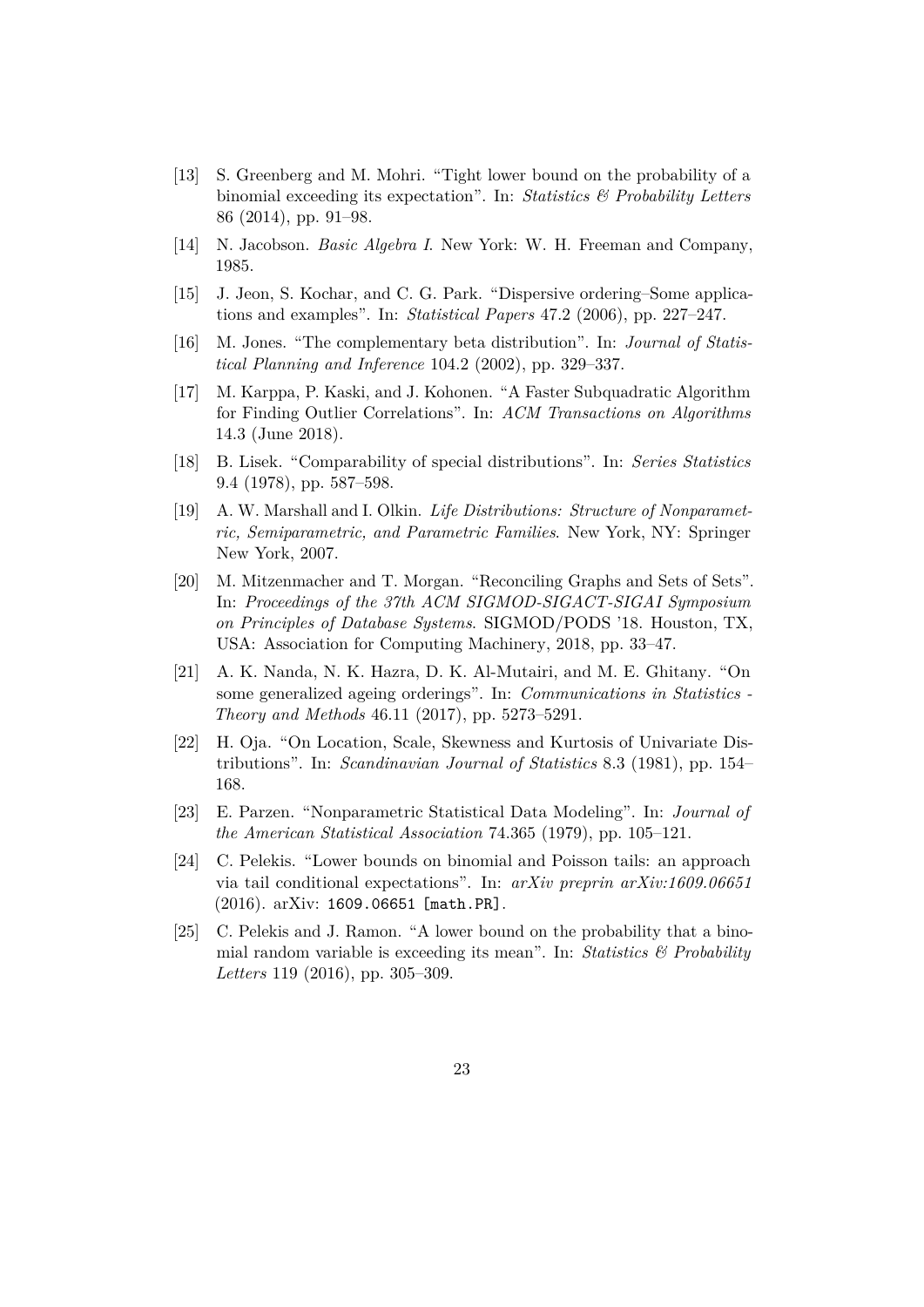- <span id="page-23-6"></span>[26] J. T. Runnenburg. "Mean, median, mode". In: *Statistica Neerlandica* 32.2 (1978), pp. 73–79.
- <span id="page-23-0"></span>[27] M. Shaked and J. G. Shanthikumar. *Stochastic Orders*. Springer Series in Statistics. Springer New York, 2007.
- <span id="page-23-2"></span>[28] T. Wiklund. "The Deficiency Introduced by Resampling". In: *Mathematical Methods of Statistics* 27.2 (2018), pp. 145–161.
- <span id="page-23-4"></span>[29] S. Zheng, E. Mogusu, S. P. Veeranki, M. Quinn, and Y. Cao. "The relationship between the mean, median, and mode with grouped data". In: *Communications in Statistics - Theory and Methods* 46.9 (2017), pp. 4285–4295.
- <span id="page-23-1"></span>[30] W. R. van Zwet. *Convex transformations of random variables*. Mathematical Centre tracts. Mathematisch Centrum, 1964.
- <span id="page-23-3"></span>[31] W. R. van Zwet. "Mean, median, mode II". In: *Statistica Neerlandica* 33.1 (1979), pp. 1–5.

# <span id="page-23-5"></span>**A. An algebra for sign variation**

The main tool of all proofs concerning the ordering within the Beta family is the study of sign patterns of functions. While such techniques have a long tradition in probability theory, for our purposes it turns out to be computationally convenient to give a presentation slightly more algebraic as compared to what appears to be the convention, using a suitable monoid (see, for example, Jacobson [\[14\]](#page-22-12)).

**Definition.** Let  $(S, \cdot) = \langle +,-| + \cdot + = +,- \cdot - = -\rangle$  be the monoid generated by two idempotent elements  $+$  and  $-$  and with unit 0.

We shall call elements of S *sign patterns*. When unambiguous we will denote products  $\sigma \cdot \sigma'$  by simply juxtaposing the factors as in  $\sigma \sigma'$ , so that  $\mathcal{S} =$  $\{0, +, -, +-, -+, +-+, \dots\}$ .

For any  $\sigma = \sigma_1 \cdots \sigma_n \in \mathcal{S}$  where  $\sigma_1, \ldots, \sigma_n \in \{+, -\}$  let rev  $\sigma = \sigma_n \cdots \sigma_1$  be the sign pattern given by reversing the order of signs and let

$$
\overline{\sigma} = \overline{\sigma_0} \cdot \cdots \cdot \overline{\sigma_n}, \quad \text{where} \quad \overline{\sigma_i} = \begin{cases} + & \sigma_i = -, \\ - & \sigma_i = +, \end{cases}
$$

denote the sign pattern given by flipping the signs. Note in particular that  $\overline{0} = 0$ . These operations are well defined on the free monoid generated by  $\overline{0}$ and -. Since rev(0) = 0,  $\overline{0} = 0$ , rev( $\sigma_1 \cdots \sigma_n \cdot \sigma_{n+1}$ ) =  $\sigma_{n+1} \cdot \text{rev}(\sigma_1 \cdots \sigma_n)$ , and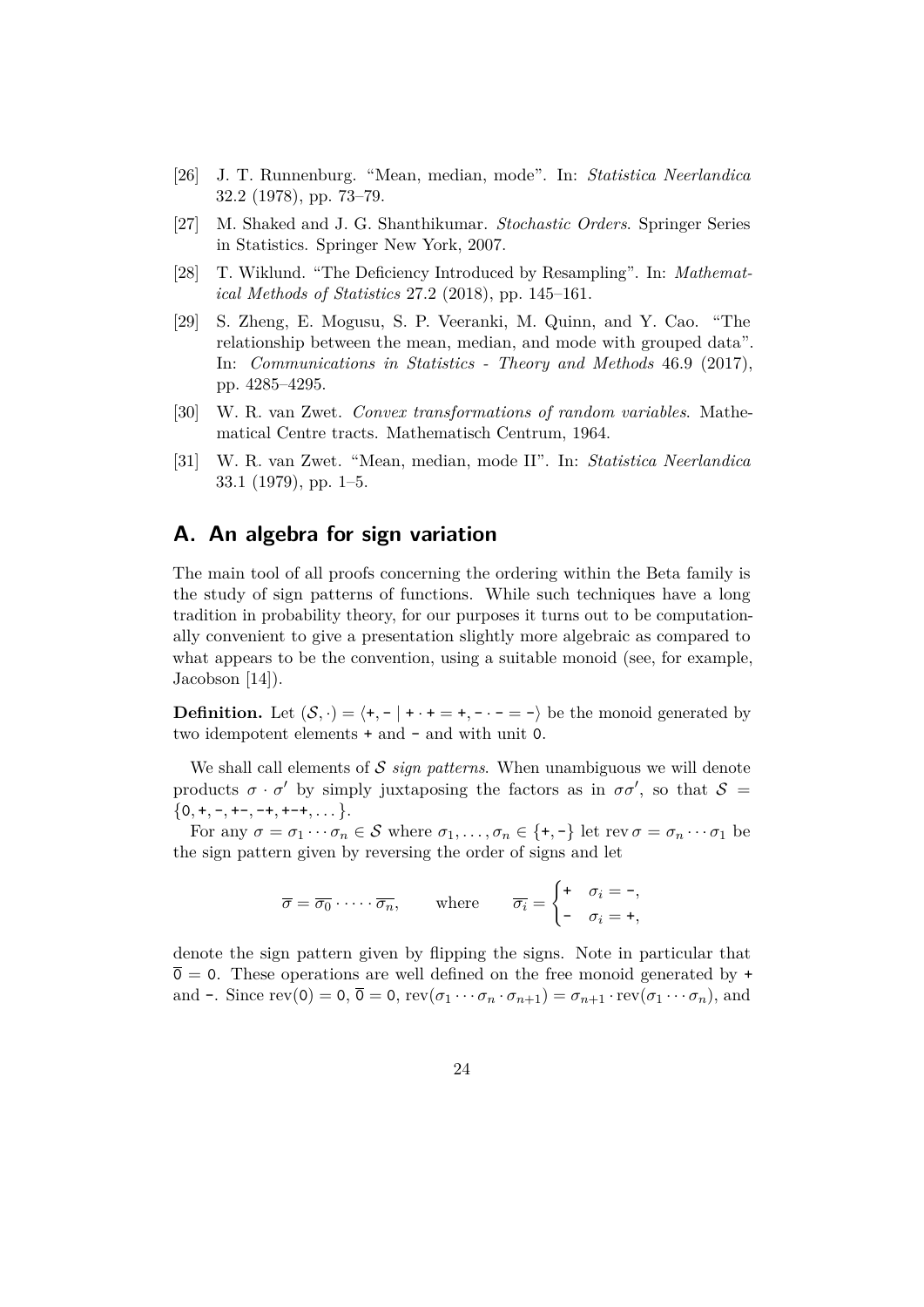$\overline{\sigma_1 \cdots \sigma_n \cdot \sigma_{n+1}} = \overline{\sigma_1 \cdots \sigma_n} \cdot \overline{\sigma_{n+1}}$  it follows by a simple induction argument that they are well defined also as operations on  $S$ .

Sign patterns have a natural order structure.

**Definition.** Given  $\sigma, \sigma' \in \mathcal{S}$  we say that  $\sigma \leq \sigma'$  if  $\sigma' = \pi \cdot \sigma \cdot \pi'$  for some  $\pi, \pi' \in \mathcal{S}$ .

Intuitively  $\sigma \leq \sigma'$  says that  $\sigma$  may be written as a substring of  $\sigma'$ .

**Proposition 24.**  $(S, \cdot, \leq)$  *is a partially ordered monoid in the sense that*  $(S, \leq)$ *is a partially ordered set and if*  $\sigma, \sigma' \in S$  *are such that*  $\sigma \leq \sigma'$  *then for any*  $\pi, \pi' \in \mathcal{S}$  *one* has  $\pi \cdot \sigma \cdot \pi' \leq \pi \cdot \sigma' \cdot \pi'.$ 

We can now describe the sign variations of a function in terms of the simple sign function.

**Definition** (Sign function). The sign function Sign:  $\mathbb{R} \to \mathcal{S}$  is defined by Sign(*x*) = + if  $x > 0$ , Sign(*x*) = 0 if  $x = 0$ , and Sign(*x*) = - if  $x < 0$ .

**Definition** (Sign patterns and finite sign variation). Given  $I \subseteq \mathbb{R}$ , we say that a function  $f: I \mapsto \mathbb{R}$  is of *finite sign variation* if the set

 $\{ \text{Sign}(f(x_1)) \cdot \text{Sign}(f(x_2)) \cdot \cdots \cdot \text{Sign}(f(x_n)) \mid n \in \mathbb{N}, x_1 \leq \cdots \leq x_n \in I \}$ 

has a (unique) maximal element in  $S$ . This maximal element is then denoted by  $S(x \in I \mapsto f(x))$  and called the *sign pattern* of f.

When unambiguous, we will abbreviate  $S(x \in I \mapsto f(x)) = S(x \mapsto f(x))$  $S(f(x)) = S(f)$  and write for readability  $\overline{S}(f) = \overline{S(f)}$ .

The proposition below gives some standard rules of calculation for sign patterns which are straightforward to prove and used without explicit mention throughout the proofs.

**Proposition 25.** *Let*  $I \subset \mathbb{R}$  *and*  $f, g: I \to \mathbb{R}$  *be such that*  $f$  *and*  $f - g$  *are of finite sign variation.*

- *1. For any J* ⊂ *I one has*  $S(x \in J \mapsto f(x)) \leq S(x \in I \mapsto f(x))$ .
- *2. For any*  $J \leq K$  *such that*  $I = J \cup K$  *one has*  $S(x \in I \mapsto f(x)) = S(x \in I)$  $J \mapsto f(x)$ ) ·  $S(x \in K \mapsto f(x))$ .
- *3. For any positive*  $h: I \to \mathbb{R}$  *one has*  $S(f(x)) = S(f(x)h(x))$ *.*
- *4.* For  $J \subset \mathbb{R}$  and  $\eta: J \to I$  increasing (or decreasing) one has  $S(x \in I \mapsto I)$  $f(x) = S(x \in J \mapsto f(\eta(x)))$  (respectively = rev  $S(x \in J \mapsto f(\eta(x)))$ ).